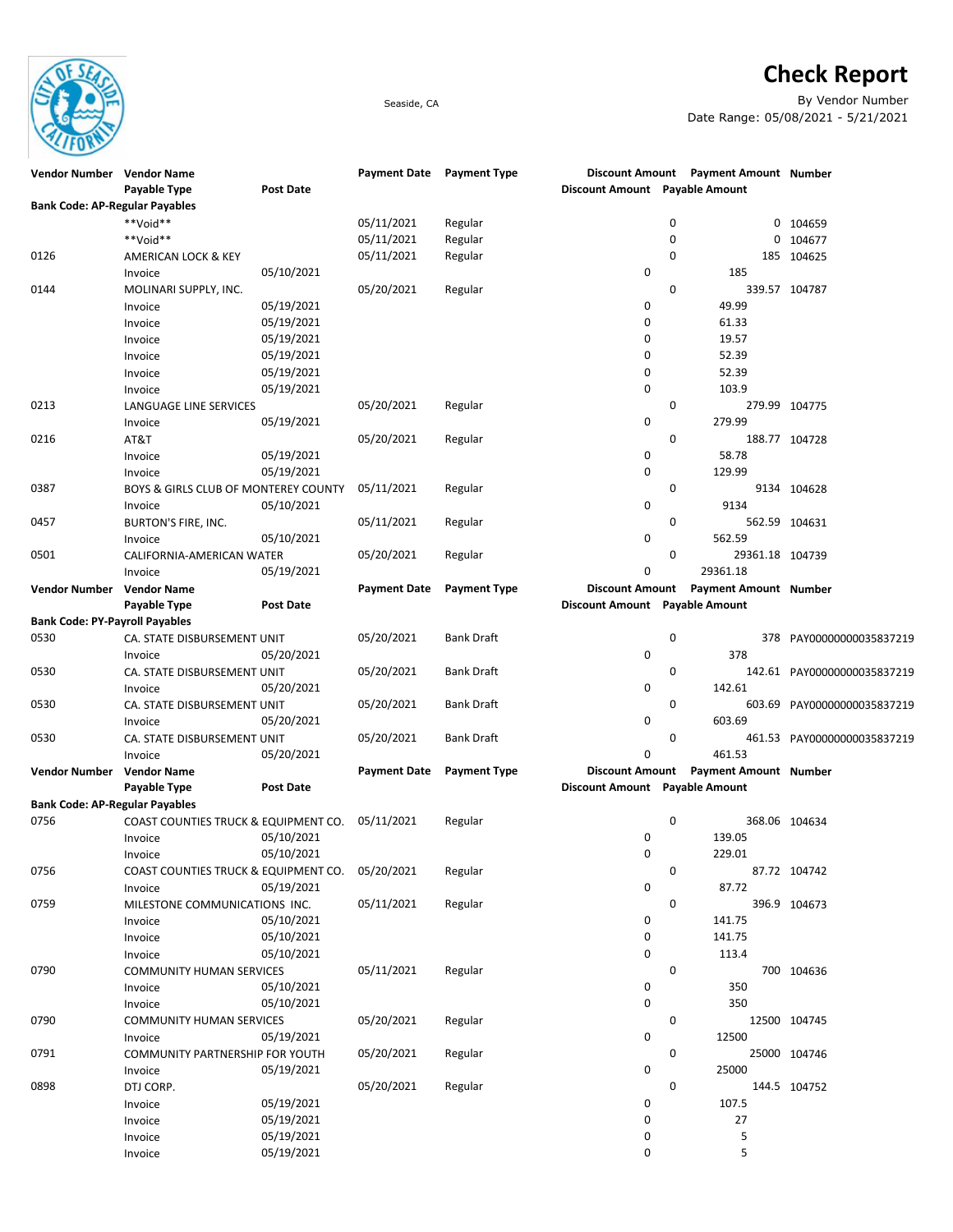| 0922                 |                                  |                  |                     |                     |                                |             |                              |               |
|----------------------|----------------------------------|------------------|---------------------|---------------------|--------------------------------|-------------|------------------------------|---------------|
|                      | AUGARTEN LTD.                    |                  | 05/11/2021          | Regular             |                                | 0           |                              | 186.7 104627  |
|                      | Invoice                          | 05/10/2021       |                     |                     | 0                              |             | 36.7                         |               |
|                      |                                  |                  |                     |                     |                                |             |                              |               |
|                      | Invoice                          | 05/10/2021       |                     |                     | 0                              |             | 75                           |               |
|                      | Invoice                          | 05/10/2021       |                     |                     | 0                              |             | 75                           |               |
| 0922                 | AUGARTEN LTD.                    |                  | 05/20/2021          | Regular             |                                | 0           |                              | 472.62 104730 |
|                      |                                  |                  |                     |                     |                                |             |                              |               |
|                      | Invoice                          | 05/19/2021       |                     |                     | 0                              |             | 340.29                       |               |
|                      | Invoice                          | 05/19/2021       |                     |                     | 0                              |             | 57.33                        |               |
|                      | Invoice                          | 05/19/2021       |                     |                     | 0                              |             | 75                           |               |
|                      |                                  |                  |                     |                     |                                |             |                              |               |
| 0981                 | DEL MAR FRENCH LAUNDRY, INC.     |                  | 05/20/2021          | Regular             |                                | 0           |                              | 15.5 104749   |
|                      | Invoice                          | 05/19/2021       |                     |                     | 0                              |             | 15.5                         |               |
| 0988                 |                                  |                  | 05/20/2021          | Regular             |                                | 0           |                              | 131 104750    |
|                      | DEL REY CAR WASH                 |                  |                     |                     |                                |             |                              |               |
|                      | Invoice                          | 05/19/2021       |                     |                     | 0                              |             | 84                           |               |
|                      | Invoice                          | 05/19/2021       |                     |                     | 0                              |             | 47                           |               |
|                      |                                  |                  |                     |                     |                                |             |                              |               |
| 1152                 | THE ABY MANUFACTURING GROUP INC. |                  | 05/11/2021          | Regular             |                                | 0           |                              | 84.15 104711  |
|                      | Invoice                          | 05/10/2021       |                     |                     | 0                              |             | 84.15                        |               |
| 1152                 | THE ABY MANUFACTURING GROUP INC. |                  | 05/20/2021          | Regular             |                                | 0           |                              | 308.13 104825 |
|                      |                                  |                  |                     |                     |                                |             |                              |               |
|                      | Invoice                          | 05/19/2021       |                     |                     | 0                              |             | 172.88                       |               |
|                      | Invoice                          | 05/19/2021       |                     |                     | 0                              |             | 135.25                       |               |
| 1176                 |                                  |                  | 05/11/2021          | Regular             |                                | 0           |                              | 617.67 104644 |
|                      | EWING IRRIGATION PRODUCTS INC.   |                  |                     |                     |                                |             |                              |               |
|                      | Credit Memo                      | 02/16/2021       |                     |                     | 0                              |             | $-41.95$                     |               |
|                      | Invoice                          | 05/10/2021       |                     |                     | 0                              |             | 659.62                       |               |
|                      |                                  |                  |                     |                     |                                |             |                              |               |
| 1176                 | EWING IRRIGATION PRODUCTS INC.   |                  | 05/20/2021          | Regular             |                                | 0           |                              | 295.67 104756 |
|                      | Invoice                          | 05/19/2021       |                     |                     | 0                              |             | 295.67                       |               |
| 1188                 | FERGUSON US HOLDINGS, INC.       |                  | 05/11/2021          | Regular             |                                | 0           |                              | 618.72 104646 |
|                      |                                  |                  |                     |                     |                                |             |                              |               |
|                      | Invoice                          | 05/10/2021       |                     |                     | 0                              |             | 618.72                       |               |
| <b>Vendor Number</b> | <b>Vendor Name</b>               |                  | <b>Payment Date</b> | <b>Payment Type</b> | <b>Discount Amount</b>         |             | <b>Payment Amount Number</b> |               |
|                      |                                  | <b>Post Date</b> |                     |                     | Discount Amount Payable Amount |             |                              |               |
|                      | Payable Type                     |                  |                     |                     |                                |             |                              |               |
| 1224                 | <b>FIRST ALARM</b>               |                  | 05/11/2021          | Regular             |                                | 0           | 1756.05 104647               |               |
|                      | Invoice                          | 05/10/2021       |                     |                     | 0                              |             | 1717.8                       |               |
|                      |                                  |                  |                     |                     |                                |             |                              |               |
|                      | Invoice                          | 05/10/2021       |                     |                     | 0                              |             | 38.25                        |               |
| 1334                 | JOHN C GEMMA                     |                  | 05/20/2021          | Regular             |                                | 0           | 4657.33 104773               |               |
|                      | Invoice                          | 05/19/2021       |                     |                     | 0                              |             | 3157.33                      |               |
|                      |                                  |                  |                     |                     |                                |             |                              |               |
|                      | Invoice                          | 05/19/2021       |                     |                     | 0                              |             | 1500                         |               |
| 1352                 | GIRLS INC. OF THE CENTRAL COAST  |                  | 05/11/2021          | Regular             |                                | 0           | 2214.81 104649               |               |
|                      | Invoice                          | 05/10/2021       |                     |                     | 0                              |             | 2214.81                      |               |
|                      |                                  |                  |                     |                     |                                |             |                              |               |
| 1388                 | W.W.GRAINGER, INC.               |                  | 05/11/2021          | Regular             |                                | $\mathbf 0$ |                              | 60.1 104716   |
|                      | Invoice                          | 05/10/2021       |                     |                     | 0                              |             | 29.45                        |               |
|                      |                                  |                  |                     |                     |                                |             |                              |               |
|                      | Invoice                          | 05/10/2021       |                     |                     | 0                              |             | 14.34                        |               |
|                      |                                  | 05/10/2021       |                     |                     |                                |             | 16.31                        |               |
|                      | Invoice                          |                  |                     |                     | 0                              |             |                              |               |
|                      |                                  |                  |                     |                     |                                |             |                              |               |
| 1388                 | W.W.GRAINGER, INC.               |                  | 05/20/2021          | Regular             |                                | 0           |                              | 159.43 104834 |
|                      | Invoice                          | 05/19/2021       |                     |                     | 0                              |             | 159.43                       |               |
| 1392                 |                                  |                  |                     |                     |                                | 0           |                              |               |
|                      | <b>GRANITE ROCK COMPANY</b>      |                  | 05/11/2021          | Regular             |                                |             |                              | 473.95 104651 |
|                      | Invoice                          | 05/10/2021       |                     |                     | 0                              |             | 293.5                        |               |
|                      | Invoice                          | 05/10/2021       |                     |                     | 0                              |             | 180.45                       |               |
|                      |                                  |                  |                     |                     |                                |             |                              |               |
| 1392                 | <b>GRANITE ROCK COMPANY</b>      |                  | 05/20/2021          | Regular             |                                | 0           | 1217.51 104758               |               |
|                      | Invoice                          | 05/19/2021       |                     |                     | 0                              |             | 91.4                         |               |
|                      | Invoice                          | 05/19/2021       |                     |                     | 0                              |             | 372.11                       |               |
|                      |                                  |                  |                     |                     |                                |             |                              |               |
|                      | Invoice                          | 05/19/2021       |                     |                     | 0                              |             | 754                          |               |
| 1402                 | <b>GREATER VICTORY TEMPLE</b>    |                  | 05/11/2021          | Regular             |                                | 0           |                              | 1550 104652   |
|                      | Invoice                          | 05/10/2021       |                     |                     | 0                              |             | 1550                         |               |
|                      |                                  |                  |                     |                     |                                |             |                              |               |
| 1494                 | HD SUPPLY FACILITIES MAINTENANCE |                  | 05/20/2021          | Regular             |                                | 0           | 1057.09 104763               |               |
|                      | Invoice                          | 05/19/2021       |                     |                     | 0                              |             | 76.88                        |               |
|                      |                                  |                  |                     |                     | 0                              |             | 980.21                       |               |
|                      | Invoice                          | 05/19/2021       |                     |                     |                                |             |                              |               |
| 1509                 | THE MONTEREY COUNTY HERALD       |                  | 05/20/2021          | Regular             |                                | 0           |                              | 476.05 104826 |
|                      | Invoice                          | 05/19/2021       |                     |                     | 0                              |             | 237.99                       |               |
|                      |                                  |                  |                     |                     |                                |             |                              |               |
|                      | Invoice                          | 05/19/2021       |                     |                     | 0                              |             | 238.06                       |               |
| <b>Vendor Number</b> | <b>Vendor Name</b>               |                  | <b>Payment Date</b> | <b>Payment Type</b> | <b>Discount Amount</b>         |             | <b>Payment Amount Number</b> |               |
|                      | Payable Type                     | <b>Post Date</b> |                     |                     | Discount Amount Payable Amount |             |                              |               |
|                      |                                  |                  |                     |                     |                                |             |                              |               |
| 1561                 | HOME DEPOT CREDIT SERVICES       |                  | 05/11/2021          | Regular             |                                | 0           | 1662.74 104658               |               |
|                      | Invoice                          | 05/10/2021       |                     |                     | 0                              |             | 25.58                        |               |
|                      | Invoice                          | 05/10/2021       |                     |                     | 0                              |             | 8.04                         |               |
|                      |                                  |                  |                     |                     |                                |             |                              |               |
|                      | Invoice                          | 05/10/2021       |                     |                     | 0                              |             | 2.36                         |               |
|                      | Invoice                          | 05/10/2021       |                     |                     | 0                              |             | 103.21                       |               |
|                      |                                  | 05/10/2021       |                     |                     | 0                              |             | 20.67                        |               |
|                      | Invoice                          |                  |                     |                     |                                |             |                              |               |
|                      | Invoice                          | 05/10/2021       |                     |                     | 0                              |             | 15.51                        |               |
|                      | Invoice                          | 05/10/2021       |                     |                     | 0                              |             | 3.22                         |               |
|                      | Invoice                          | 05/10/2021       |                     |                     | 0                              |             | 9.4                          |               |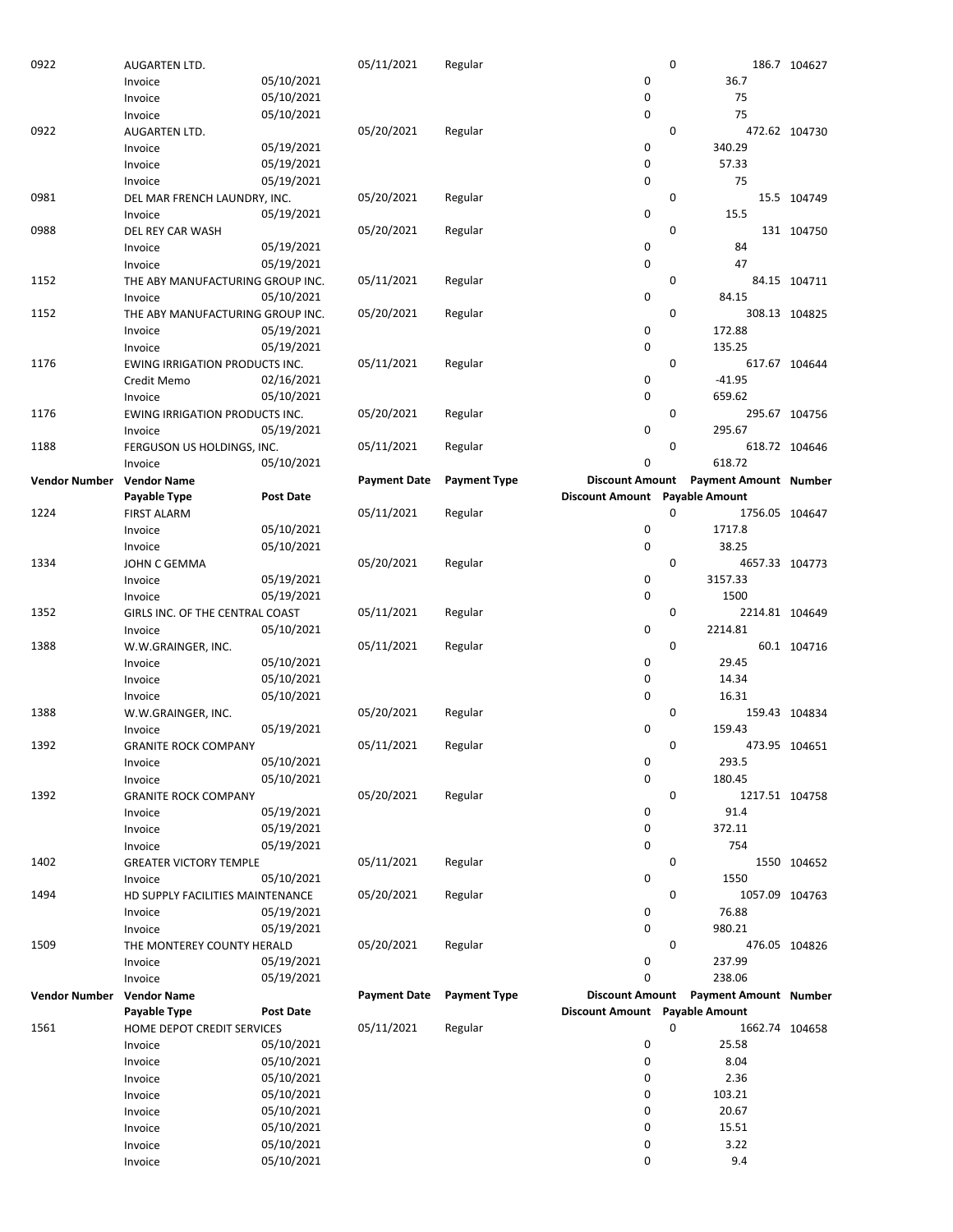|               | Invoice                              | 05/10/2021               |                     |                     | 0                              |   | 282.29                       |               |
|---------------|--------------------------------------|--------------------------|---------------------|---------------------|--------------------------------|---|------------------------------|---------------|
|               | Invoice                              | 05/10/2021               |                     |                     | 0                              |   | 162.72                       |               |
|               | Invoice                              | 05/10/2021               |                     |                     | 0                              |   | 20.67                        |               |
|               | Invoice                              | 05/10/2021               |                     |                     | 0                              |   | 62.41                        |               |
|               | Invoice                              | 05/10/2021               |                     |                     | 0                              |   | 63.86                        |               |
|               | Invoice                              | 05/10/2021               |                     |                     | 0                              |   | 12.24                        |               |
|               |                                      | 05/10/2021               |                     |                     | 0                              |   | 34.38                        |               |
|               | Invoice                              |                          |                     |                     |                                |   |                              |               |
|               | Invoice                              | 05/10/2021               |                     |                     | 0                              |   | 13.66                        |               |
|               | Invoice                              | 05/10/2021               |                     |                     | 0                              |   | 10.86                        |               |
|               | Invoice                              | 05/10/2021               |                     |                     | 0                              |   | 82.69                        |               |
|               | Invoice                              | 05/10/2021               |                     |                     | 0                              |   | 97.23                        |               |
|               | Invoice                              | 05/10/2021               |                     |                     | 0                              |   | 17.91                        |               |
|               | Invoice                              | 05/10/2021               |                     |                     | 0                              |   | 86.47                        |               |
|               | Invoice                              | 05/10/2021               |                     |                     | 0                              |   | 38.03                        |               |
|               | Invoice                              | 05/10/2021               |                     |                     | 0                              |   | 204.28                       |               |
|               | Invoice                              | 05/10/2021               |                     |                     | 0                              |   | 181.84                       |               |
|               | Invoice                              | 05/10/2021               |                     |                     | 0                              |   | 103.21                       |               |
| 1569          |                                      |                          | 05/20/2021          |                     |                                | 0 | 4090.71 104767               |               |
|               | <b>HOPE SERVICES</b>                 |                          |                     | Regular             |                                |   | 4090.71                      |               |
|               | Invoice                              | 05/19/2021               |                     |                     | 0                              |   |                              |               |
| 1943          | <b>LEGAL SERVICES FOR SENIORS</b>    |                          | 05/11/2021          | Regular             |                                | 0 | 2621.51 104665               |               |
|               | Invoice                              | 05/10/2021               |                     |                     | 0                              |   | 2621.51                      |               |
| 1971          | LIEBERT CASSIDY WHITMORE             |                          | 05/20/2021          | Regular             |                                | 0 |                              | 5794 104778   |
|               | Invoice                              | 05/19/2021               |                     |                     | 0                              |   | 1748                         |               |
|               | Invoice                              | 05/19/2021               |                     |                     | 0                              |   | 60                           |               |
|               | Invoice                              | 05/19/2021               |                     |                     | 0                              |   | 3986                         |               |
| 2045          | M & S BUILDING SUPPLY, INC           |                          | 05/20/2021          | Regular             |                                | 0 | 1006.59 104779               |               |
|               | Invoice                              | 05/19/2021               |                     |                     | 0                              |   | 239.04                       |               |
|               | Invoice                              | 05/19/2021               |                     |                     | 0                              |   | 64.32                        |               |
|               | Invoice                              | 05/19/2021               |                     |                     | 0                              |   | 320.33                       |               |
|               |                                      | 05/19/2021               |                     |                     | 0                              |   | 47.81                        |               |
|               | Invoice                              |                          |                     |                     |                                |   |                              |               |
|               | Invoice                              | 05/19/2021               |                     |                     | 0                              |   | 335.09                       |               |
| 2065          | MAHONEY & ASSOCIATES CONSULTING, LLC |                          | 05/11/2021          | Regular             |                                | 0 |                              | 7410 104666   |
|               | Invoice                              | 05/10/2021               |                     |                     | 0                              |   | 7410                         |               |
| 2102          | MARTIN'S IRRIGATION SUPPLY, INC.     |                          | 05/11/2021          | Regular             |                                | 0 |                              | 447.14 104669 |
|               | Invoice                              | 05/10/2021               |                     |                     | 0                              |   | 278.59                       |               |
|               | Invoice                              | 05/10/2021               |                     |                     | 0                              |   | 42.97                        |               |
|               | Invoice                              | 05/10/2021               |                     |                     | 0                              |   | 125.58                       |               |
| 2102          | MARTIN'S IRRIGATION SUPPLY, INC.     |                          | 05/20/2021          | Regular             |                                | 0 |                              | 273.22 104781 |
|               | Invoice                              | 05/19/2021               |                     |                     | 0                              |   | 237.17                       |               |
|               | Invoice                              | 05/19/2021               |                     |                     | 0                              |   | 36.05                        |               |
| 2117          | MATTESON & BEERS TOWING, LLC         |                          | 05/20/2021          | Regular             |                                | 0 |                              | 90 104782     |
|               |                                      |                          |                     |                     | 0                              |   | 90                           |               |
|               | Invoice                              | 05/19/2021               |                     |                     |                                |   |                              |               |
| 2132          | MEALS ON WHEELS OF THE               |                          | 05/11/2021          | Regular             |                                | 0 | 1893.07 104670               |               |
|               | Invoice                              | 05/10/2021               |                     |                     | 0                              |   | 1893.07                      |               |
| Vendor Number | <b>Vendor Name</b>                   |                          | <b>Payment Date</b> | <b>Payment Type</b> | <b>Discount Amount</b>         |   | <b>Payment Amount Number</b> |               |
|               | Payable Type                         | <b>Post Date</b>         |                     |                     | Discount Amount Payable Amount |   |                              |               |
| 2132          | MEALS ON WHEELS OF THE               |                          | 05/20/2021          | Regular             |                                | 0 | 5172.36 104784               |               |
|               | Invoice                              | 05/19/2021               |                     |                     | 0                              |   | 5172.36                      |               |
| 2184          | <b>MISSION LINEN SUPPLY</b>          |                          | 05/11/2021          | Regular             |                                | 0 |                              | 89.76 104674  |
|               | Invoice                              | 05/10/2021               |                     |                     | 0                              |   | 89.76                        |               |
| 2184          | <b>MISSION LINEN SUPPLY</b>          |                          | 05/20/2021          | Regular             |                                | 0 |                              | 169.52 104785 |
|               | Invoice                              | 05/19/2021               |                     |                     | 0                              |   | 79.76                        |               |
|               |                                      | 05/19/2021               |                     |                     | 0                              |   | 89.76                        |               |
|               | Invoice                              |                          |                     |                     |                                |   |                              |               |
| 2186          | <b>MISSION UNIFORM SERVICE</b>       |                          | 05/11/2021          | Regular             |                                | 0 | 1351.02 104675               |               |
|               | Invoice                              | 05/10/2021               |                     |                     | 0                              |   | 430.36                       |               |
|               | Invoice                              | 05/10/2021               |                     |                     | 0                              |   | 104.59                       |               |
|               | Invoice                              | 05/10/2021               |                     |                     | 0                              |   | 38.56                        |               |
|               | Invoice                              | 05/06/2021               |                     |                     | 0                              |   | 430.36                       |               |
|               | Invoice                              | 05/10/2021               |                     |                     | 0                              |   | 104.59                       |               |
|               | Invoice                              | 05/10/2021               |                     |                     | 0                              |   | 121.28                       |               |
|               | Invoice                              | 05/10/2021               |                     |                     | 0                              |   | 121.28                       |               |
| 2186          | MISSION UNIFORM SERVICE              |                          | 05/20/2021          | Regular             |                                | 0 | 1449.17 104786               |               |
|               | Invoice                              | 05/19/2021               |                     |                     | 0                              |   | 430.36                       |               |
|               | Invoice                              | 05/19/2021               |                     |                     | 0                              |   | 104.59                       |               |
|               |                                      |                          |                     |                     |                                |   | 38.56                        |               |
|               | Invoice                              | 05/19/2021               |                     |                     | 0                              |   |                              |               |
|               |                                      |                          |                     |                     |                                |   |                              |               |
|               | Invoice<br>Invoice                   | 05/19/2021<br>05/19/2021 |                     |                     | 0<br>0                         |   | 430.36<br>104.59             |               |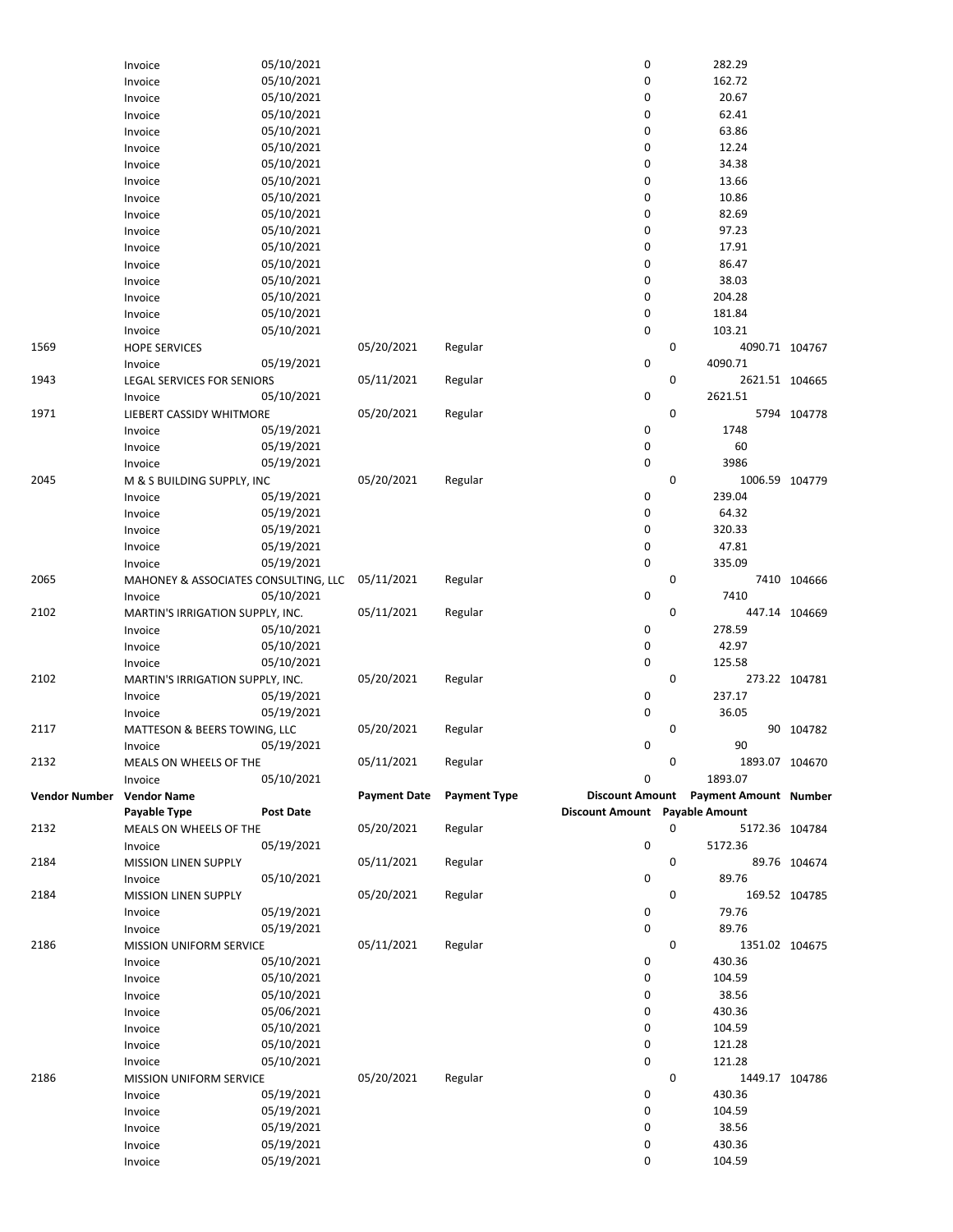|                      | Invoice                                           | 05/19/2021       |                     |                     | 0                              |   | 22                           |               |
|----------------------|---------------------------------------------------|------------------|---------------------|---------------------|--------------------------------|---|------------------------------|---------------|
|                      | Invoice                                           | 05/19/2021       |                     |                     | 0                              |   | 38.56                        |               |
|                      | Invoice                                           | 05/19/2021       |                     |                     | 0                              |   | 37.59                        |               |
|                      | Invoice                                           | 05/19/2021       |                     |                     | 0                              |   | 121.28                       |               |
|                      |                                                   | 05/19/2021       |                     |                     | $\mathbf 0$                    |   | 121.28                       |               |
|                      | Invoice                                           |                  |                     |                     |                                |   |                              |               |
| 2205                 | MONTEREY CO. CONVENTION & VISITOR'S BU 05/20/2021 |                  |                     | Regular             |                                | 0 | 13506.57 104792              |               |
|                      | Invoice                                           | 05/19/2021       |                     |                     | 0                              |   | 13506.57                     |               |
| 2236                 | MBS BUSINESS SYSTEMS                              |                  | 05/20/2021          | Regular             |                                | 0 |                              | 441.85 104783 |
|                      | Invoice                                           | 05/19/2021       |                     |                     | $\mathbf 0$                    |   | 107.36                       |               |
|                      | Invoice                                           | 05/19/2021       |                     |                     | $\mathbf 0$                    |   | 334.49                       |               |
| 2238                 | MONTEREY BAY PEST CONTROL                         |                  | 05/11/2021          | Regular             |                                | 0 |                              | 65 104679     |
|                      |                                                   |                  |                     |                     |                                |   |                              |               |
|                      | Invoice                                           | 05/10/2021       |                     |                     | 0                              |   | 65                           |               |
| 2238                 | MONTEREY BAY PEST CONTROL                         |                  | 05/20/2021          | Regular             |                                | 0 |                              | 162 104791    |
|                      | Invoice                                           | 05/19/2021       |                     |                     | 0                              |   | 62                           |               |
|                      | Invoice                                           | 05/19/2021       |                     |                     | $\mathbf 0$                    |   | 100                          |               |
| 2294                 | MONTEREY CO. SHERIFF-CORONER                      |                  | 05/11/2021          | Regular             |                                | 0 | 26554.64 104680              |               |
|                      |                                                   | 05/10/2021       |                     |                     | $\mathbf 0$                    |   | 26554.64                     |               |
|                      | Invoice                                           |                  |                     |                     |                                |   |                              |               |
| 2328                 | <b>WALLACE GROUP</b>                              |                  | 05/20/2021          | Regular             |                                | 0 | 16299.66 104835              |               |
|                      | Invoice                                           | 05/19/2021       |                     |                     | 0                              |   | 3388.75                      |               |
|                      | Invoice                                           | 05/19/2021       |                     |                     | 0                              |   | 2062.16                      |               |
|                      | Invoice                                           | 05/19/2021       |                     |                     | 0                              |   | 7202.5                       |               |
|                      | Invoice                                           | 05/19/2021       |                     |                     | $\mathbf 0$                    |   | 3646.25                      |               |
|                      |                                                   |                  |                     |                     |                                | 0 |                              |               |
| 2335                 | MONTEREY PENINSULA UNIFIED                        |                  | 05/11/2021          | Regular             |                                |   | 2506.29 104682               |               |
|                      | Invoice                                           | 05/10/2021       |                     |                     | 0                              |   | 2506.29                      |               |
| 2338                 | MONTEREY PENINSULA WATER                          |                  | 05/20/2021          | Regular             |                                | 0 | 6631.23 104797               |               |
|                      | Invoice                                           | 05/19/2021       |                     |                     | $\mathbf 0$                    |   | 6631.23                      |               |
| 2347                 | MONTEREY SANITARY SUPPLY                          |                  | 05/11/2021          | Regular             |                                | 0 |                              | 120.45 104683 |
|                      | Invoice                                           | 05/10/2021       |                     |                     | 0                              |   | 120.45                       |               |
|                      |                                                   |                  |                     |                     |                                |   |                              |               |
| <b>Vendor Number</b> | <b>Vendor Name</b>                                |                  | <b>Payment Date</b> | <b>Payment Type</b> | <b>Discount Amount</b>         |   | <b>Payment Amount Number</b> |               |
|                      | Payable Type                                      | <b>Post Date</b> |                     |                     | Discount Amount Payable Amount |   |                              |               |
| 2351                 | <b>HICKS &amp; HORNELL</b>                        |                  | 05/20/2021          | Regular             |                                | 0 |                              | 337 104764    |
|                      | Invoice                                           | 05/19/2021       |                     |                     | 0                              |   | 24.73                        |               |
|                      | Invoice                                           | 05/19/2021       |                     |                     | $\mathbf 0$                    |   | 77.05                        |               |
|                      |                                                   |                  |                     |                     |                                |   |                              |               |
|                      |                                                   |                  |                     |                     |                                |   |                              |               |
|                      | Invoice                                           | 05/19/2021       |                     |                     | 0                              |   | 235.22                       |               |
| 2652                 | PACIFIC GAS & ELECTRIC                            |                  | 05/11/2021          | Regular             |                                | 0 | 1265.57 104694               |               |
|                      | Invoice                                           | 05/10/2021       |                     |                     | 0                              |   | 375.61                       |               |
|                      | Invoice                                           | 05/10/2021       |                     |                     | 0                              |   | 434.56                       |               |
|                      | Invoice                                           | 05/10/2021       |                     |                     | $\mathbf 0$                    |   | 455.4                        |               |
|                      |                                                   |                  |                     |                     |                                |   |                              |               |
| 2652                 | PACIFIC GAS & ELECTRIC                            |                  | 05/20/2021          | Regular             |                                | 0 | 2841.38 104798               |               |
|                      | Invoice                                           | 05/19/2021       |                     |                     | 0                              |   | 345.62                       |               |
|                      | Invoice                                           | 05/19/2021       |                     |                     | 0                              |   | 180.39                       |               |
|                      | Invoice                                           | 05/19/2021       |                     |                     | $\mathbf 0$                    |   | 706.63                       |               |
|                      | Invoice                                           | 05/19/2021       |                     |                     | 0                              |   | 89.59                        |               |
|                      |                                                   |                  |                     |                     | $\pmb{0}$                      |   | 1519.15                      |               |
|                      | Invoice                                           | 05/19/2021       |                     |                     |                                |   |                              |               |
| 2720                 | OWEN EQUIPMENT COMPANY                            |                  | 05/11/2021          | Regular             |                                | 0 |                              | 786.56 104693 |
|                      | Invoice                                           | 05/10/2021       |                     |                     | 0                              |   | 786.56                       |               |
| 2746                 | PENINSULA POOL SERVICE & SUPPLY INC.              |                  | 05/11/2021          | Regular             |                                | 0 |                              | 70.47 104696  |
|                      | Invoice                                           | 05/10/2021       |                     |                     | 0                              |   | 70.47                        |               |
| 2746                 | PENINSULA POOL SERVICE & SUPPLY INC.              |                  | 05/20/2021          | Regular             |                                | 0 |                              |               |
|                      |                                                   |                  |                     |                     |                                |   |                              | 176.5 104801  |
|                      | Invoice                                           | 05/19/2021       |                     |                     | $\mathbf 0$                    |   | 176.5                        |               |
| 2752                 | PENINSULA WELDING & MEDICAL SUPPLY, IN 05/11/2021 |                  |                     | Regular             |                                | 0 |                              | 40.44 104697  |
|                      | Invoice                                           | 05/10/2021       |                     |                     | 0                              |   | 40.44                        |               |
| 2752                 | PENINSULA WELDING & MEDICAL SUPPLY, IN 05/20/2021 |                  |                     | Regular             |                                | 0 |                              | 25.8 104802   |
|                      | Invoice                                           | 05/19/2021       |                     |                     | 0                              |   | 25.8                         |               |
| 2802                 |                                                   |                  |                     |                     |                                | 0 |                              |               |
|                      | PITNEY BOWES GLOBAL                               |                  | 05/11/2021          | Regular             |                                |   | 1609.75 104698               |               |
|                      | Invoice                                           | 05/05/2021       |                     |                     | 0                              |   | 1609.75                      |               |
| 2816                 | PLUG & PAY TECHNOLOGIES, INC.                     |                  | 05/20/2021          | Regular             |                                | 0 |                              | 30 104804     |
|                      | Invoice                                           | 05/19/2021       |                     |                     | 0                              |   | 15                           |               |
|                      | Invoice                                           | 05/19/2021       |                     |                     | $\mathbf 0$                    |   | 15                           |               |
| 2849                 | PREMIUM AUTO PARTS                                |                  | 05/11/2021          | Regular             |                                | 0 |                              | 162.24 104700 |
|                      | Invoice                                           | 05/10/2021       |                     |                     | 0                              |   | 14.53                        |               |
|                      |                                                   |                  |                     |                     |                                |   |                              |               |
|                      | Invoice                                           | 05/10/2021       |                     |                     | 0                              |   | 5.82                         |               |
|                      | Invoice                                           | 05/10/2021       |                     |                     | 0                              |   | 60.7                         |               |
|                      | Invoice                                           | 05/10/2021       |                     |                     | 0                              |   | 8.9                          |               |
|                      | Invoice                                           | 05/10/2021       |                     |                     | 0                              |   | 36.84                        |               |
|                      | Invoice                                           | 05/10/2021       |                     |                     | 0                              |   | 27.91                        |               |
|                      | Invoice                                           | 05/10/2021       |                     |                     | 0                              |   | 7.54                         |               |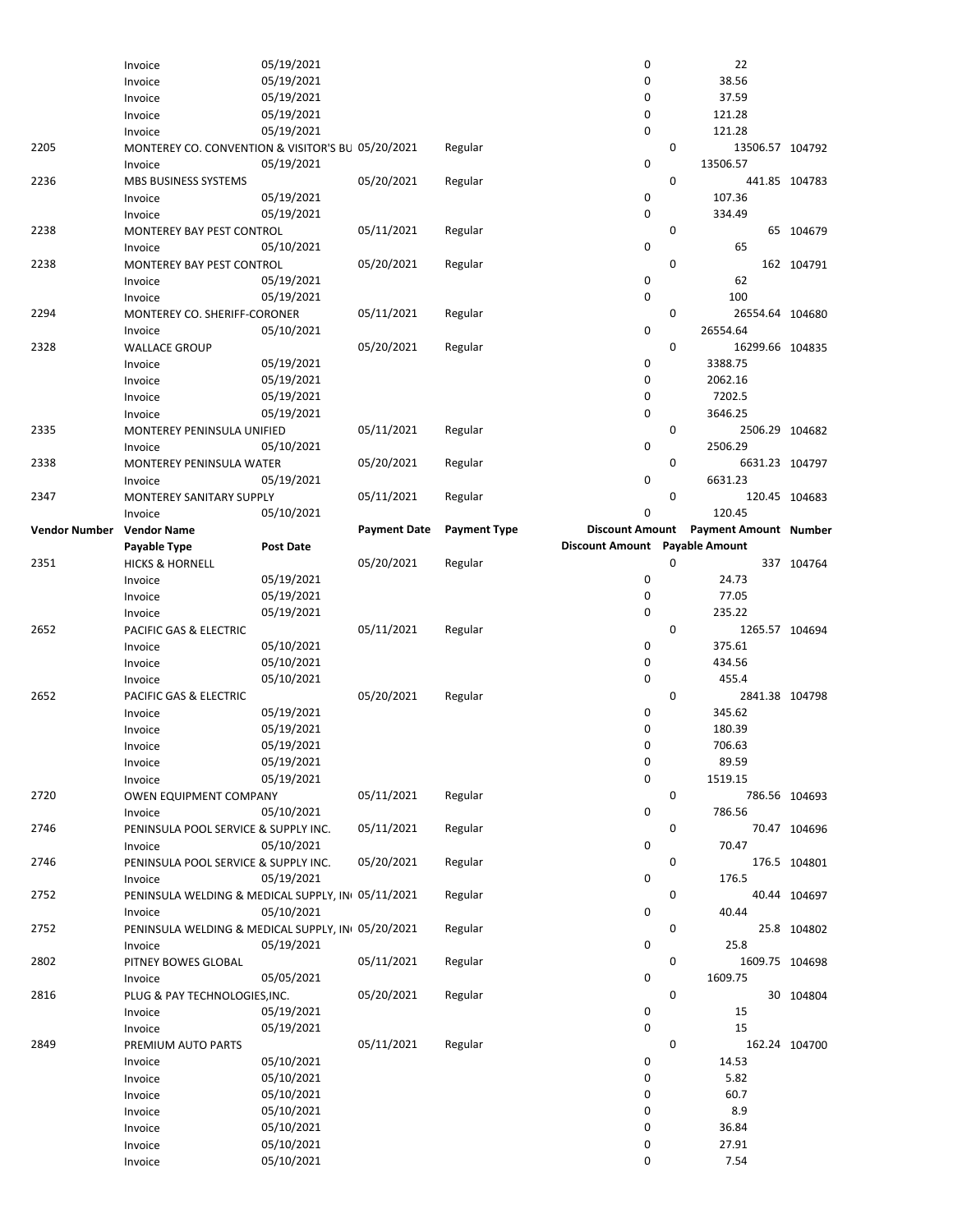| 2849                                  | PREMIUM AUTO PARTS                                 |                  | 05/20/2021          | Regular                   |                                | $\mathbf 0$                           | 715.04 104805        |
|---------------------------------------|----------------------------------------------------|------------------|---------------------|---------------------------|--------------------------------|---------------------------------------|----------------------|
|                                       | Invoice                                            | 05/19/2021       |                     |                           | 0                              | 203.27                                |                      |
|                                       | Invoice                                            | 05/19/2021       |                     |                           | 0                              | 44.99                                 |                      |
|                                       | Invoice                                            | 05/19/2021       |                     |                           | 0                              | 136.5                                 |                      |
|                                       |                                                    |                  |                     |                           |                                |                                       |                      |
|                                       | Invoice                                            | 05/19/2021       |                     |                           | 0                              | 22.66                                 |                      |
|                                       | Invoice                                            | 05/19/2021       |                     |                           | 0                              | 0.82                                  |                      |
|                                       | Invoice                                            | 05/19/2021       |                     |                           | 0                              | 278.15                                |                      |
|                                       | Invoice                                            | 05/19/2021       |                     |                           | 0                              | 19.64                                 |                      |
| Vendor Number Vendor Name             |                                                    |                  |                     | Payment Date Payment Type |                                | Discount Amount Payment Amount Number |                      |
|                                       | Payable Type                                       | <b>Post Date</b> |                     |                           | Discount Amount Payable Amount |                                       |                      |
|                                       |                                                    | 05/19/2021       |                     |                           | 0                              | 9.01                                  |                      |
|                                       | Invoice                                            |                  |                     |                           |                                |                                       |                      |
| Vendor Number Vendor Name             |                                                    |                  | <b>Payment Date</b> | <b>Payment Type</b>       |                                | Discount Amount Payment Amount Number |                      |
|                                       | Payable Type                                       | <b>Post Date</b> |                     |                           | Discount Amount Payable Amount |                                       |                      |
| <b>Bank Code: PY-Payroll Payables</b> |                                                    |                  |                     |                           |                                |                                       |                      |
| 2877                                  | PUBLIC EMPLOYEES' RETIREMENT SYSTEM                |                  | 05/17/2021          | <b>Bank Draft</b>         |                                | 0                                     | 124370.35 1001837255 |
|                                       | Invoice                                            | 04/22/2021       |                     |                           | 0                              | 124370.35                             |                      |
| 2877                                  | PUBLIC EMPLOYEES' RETIREMENT SYSTEM                |                  | 05/17/2021          | <b>Bank Draft</b>         |                                | 0                                     | 0.08 1001837255      |
|                                       | Debit Memo                                         | 04/22/2021       |                     |                           | 0                              | 0.08                                  |                      |
|                                       |                                                    |                  |                     |                           |                                | 0                                     |                      |
| 2877                                  | PUBLIC EMPLOYEES' RETIREMENT SYSTEM                |                  | 05/17/2021          | <b>Bank Draft</b>         |                                |                                       | 1079.83 1001841468   |
|                                       | Invoice                                            | 04/29/2021       |                     |                           | 0                              | 1079.83                               |                      |
| Vendor Number Vendor Name             |                                                    |                  | <b>Payment Date</b> | <b>Payment Type</b>       |                                | Discount Amount Payment Amount Number |                      |
|                                       | Payable Type                                       | <b>Post Date</b> |                     |                           | Discount Amount Payable Amount |                                       |                      |
| <b>Bank Code: AP-Regular Payables</b> |                                                    |                  |                     |                           |                                |                                       |                      |
| 2888                                  | PURE H20 INC.                                      |                  | 05/20/2021          | Regular                   |                                | 0                                     | 65.54 104807         |
|                                       |                                                    | 05/01/2021       |                     |                           | 0                              | 65.54                                 |                      |
|                                       | Invoice                                            |                  |                     |                           |                                |                                       |                      |
| 3040                                  | SAFETY-KLEEN SYSTEMS, INC.                         |                  | 05/11/2021          | Regular                   |                                | 0                                     | 777.15 104703        |
|                                       | Invoice                                            | 05/10/2021       |                     |                           | 0                              | 777.15                                |                      |
| 3154                                  | GREEN VALLEY LANSCAPE INC.                         |                  | 05/11/2021          | Regular                   |                                | 0<br>4427.99 104653                   |                      |
|                                       | Invoice                                            | 05/10/2021       |                     |                           | 0                              | 4362.11                               |                      |
|                                       | Invoice                                            | 05/10/2021       |                     |                           | 0                              | 65.88                                 |                      |
| 3154                                  | GREEN VALLEY LANSCAPE INC.                         |                  | 05/20/2021          | Regular                   |                                | 0<br>2099.42 104759                   |                      |
|                                       |                                                    | 05/19/2021       |                     |                           | 0                              | 1006.4                                |                      |
|                                       | Invoice                                            |                  |                     |                           |                                |                                       |                      |
|                                       | Invoice                                            | 05/19/2021       |                     |                           | 0                              | 70.56                                 |                      |
|                                       | Invoice                                            | 05/19/2021       |                     |                           | $\mathbf 0$                    | 922.75                                |                      |
|                                       | Invoice                                            | 05/19/2021       |                     |                           | 0                              | 99.71                                 |                      |
| 3211                                  | SHERWIN-WILLIAMS CO.                               |                  | 05/11/2021          | Regular                   |                                | 0                                     | 11.78 104706         |
|                                       | Invoice                                            | 05/10/2021       |                     |                           | $\mathbf 0$                    | 11.78                                 |                      |
| 3211                                  | SHERWIN-WILLIAMS CO.                               |                  | 05/20/2021          | Regular                   |                                | 0                                     | 326.55 104813        |
|                                       |                                                    |                  |                     |                           |                                |                                       |                      |
|                                       | Invoice                                            | 05/19/2021       |                     |                           | 0                              | 326.55                                |                      |
| 3290                                  | SOCIETY FOR THE PREVENTION OF CRUELTY T 05/20/2021 |                  |                     | Regular                   |                                | 0<br>6370.36 104815                   |                      |
|                                       | Invoice                                            | 05/19/2021       |                     |                           | 0                              | 489                                   |                      |
|                                       | Invoice                                            | 05/19/2021       |                     |                           | 0                              | 489                                   |                      |
|                                       | Invoice                                            | 05/19/2021       |                     |                           | 0                              | 1793                                  |                      |
|                                       | Invoice                                            | 05/19/2021       |                     |                           | $\mathbf 0$                    | 3599.36                               |                      |
| 3319                                  | STAPLES ADVANTAGE                                  |                  | 05/11/2021          | Regular                   |                                | 0                                     | 186.92 104708        |
|                                       |                                                    |                  |                     |                           |                                |                                       |                      |
|                                       | Invoice                                            | 05/10/2021       |                     |                           | 0                              | 84.73                                 |                      |
|                                       | Invoice                                            | 05/10/2021       |                     |                           | 0                              | 102.19                                |                      |
| 3319                                  | STAPLES ADVANTAGE                                  |                  | 05/20/2021          | Regular                   |                                | 0                                     | 679.85 104817        |
|                                       | Invoice                                            | 05/19/2021       |                     |                           | 0                              | 5.78                                  |                      |
|                                       | Invoice                                            | 05/19/2021       |                     |                           | 0                              | 309.9                                 |                      |
|                                       | Invoice                                            | 05/19/2021       |                     |                           | 0                              | 331.33                                |                      |
|                                       | Invoice                                            | 05/19/2021       |                     |                           | 0                              | 57.45                                 |                      |
|                                       |                                                    | 05/19/2021       |                     |                           | $\mathbf 0$                    | $-24.61$                              |                      |
|                                       | Credit Memo                                        |                  |                     |                           |                                |                                       |                      |
| 3386                                  | SUNBAY RESORT ASSOCIATES, LLC                      |                  | 05/11/2021          | Regular                   |                                | 0                                     | 2015 104710          |
|                                       | Invoice                                            | 05/10/2021       |                     |                           | 0                              | 2015                                  |                      |
| 3386                                  | SUNBAY RESORT ASSOCIATES, LLC                      |                  | 05/20/2021          | Regular                   |                                | 0                                     | 293.75 104821        |
|                                       | Invoice                                            | 05/19/2021       |                     |                           | 0                              | 293.75                                |                      |
| 3397                                  | PETER K. FICHTNER                                  |                  | 05/20/2021          | Regular                   |                                | 0<br>1841.76 104803                   |                      |
|                                       | Invoice                                            | 05/19/2021       |                     |                           | 0                              | 1841.76                               |                      |
|                                       |                                                    |                  |                     |                           |                                | 0                                     |                      |
| 3595                                  | VAPOR CLEANERS, INC.                               |                  | 05/11/2021          | Regular                   |                                |                                       | 80.99 104714         |
|                                       | Invoice                                            | 04/30/2021       |                     |                           | 0                              | 24.48                                 |                      |
|                                       | Invoice                                            | 05/10/2021       |                     |                           | 0                              | 18.36                                 |                      |
|                                       | Invoice                                            | 05/10/2021       |                     |                           | 0                              | 38.15                                 |                      |
| 3851                                  | <b>BOUND TREE MEDICAL, LLC</b>                     |                  | 05/20/2021          | Regular                   |                                | 0                                     | 948.85 104735        |
|                                       | Invoice                                            | 05/19/2021       |                     |                           | 0                              | 948.85                                |                      |
| 4222                                  | HARRIS & ASSOCIATES, INC.                          |                  | 05/11/2021          | Regular                   |                                | 0<br>12093.75 104655                  |                      |
|                                       | Invoice                                            | 05/10/2021       |                     |                           | 0                              | 12093.75                              |                      |
|                                       |                                                    |                  |                     |                           |                                |                                       |                      |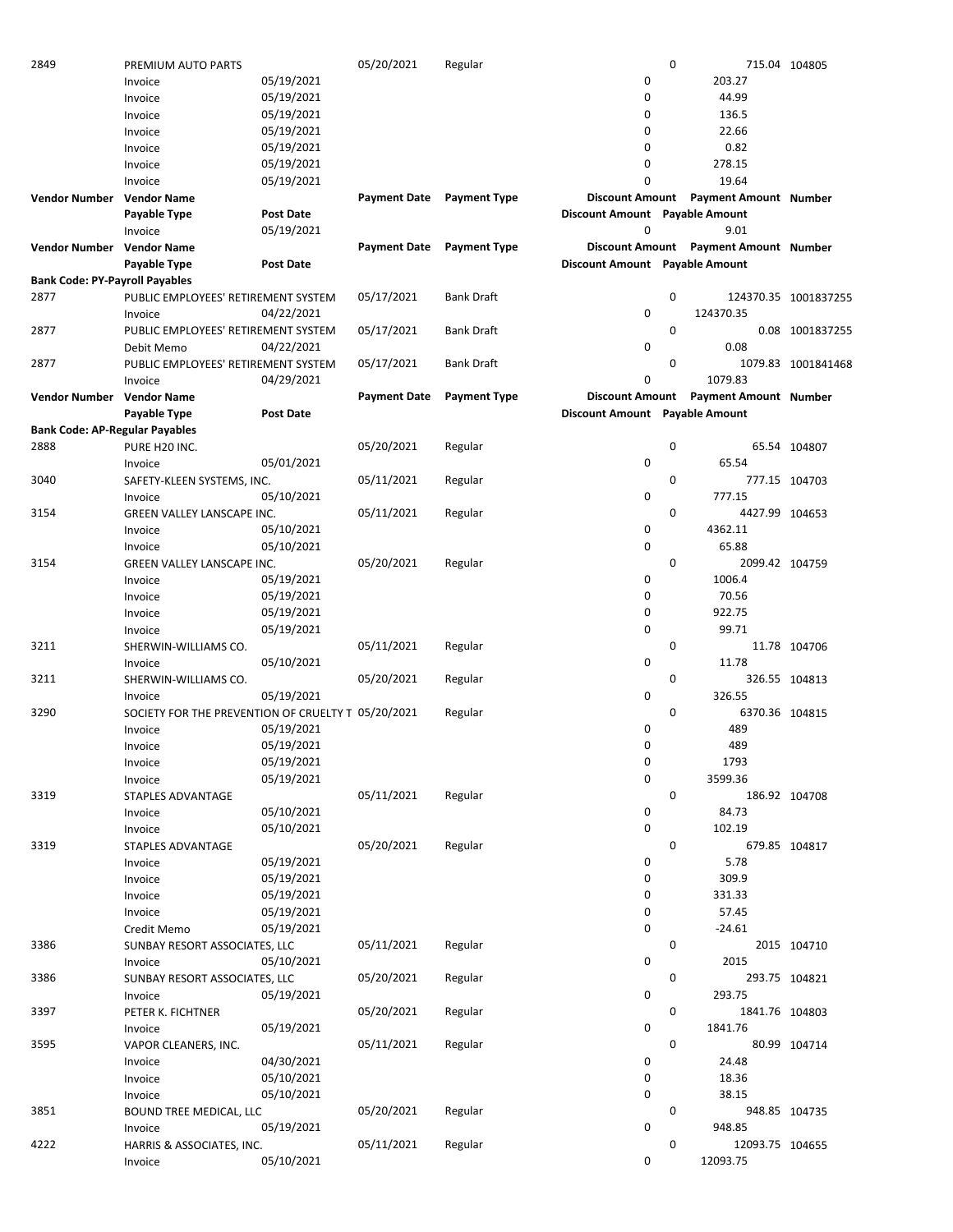| 4222                 | HARRIS & ASSOCIATES, INC.              |                  | 05/20/2021          | Regular             |                                | 0 |                                       | 24446.25 104761 |
|----------------------|----------------------------------------|------------------|---------------------|---------------------|--------------------------------|---|---------------------------------------|-----------------|
|                      | Invoice                                | 05/19/2021       |                     |                     | 0                              |   | 24446.25                              |                 |
| 4222                 | HARRIS & ASSOCIATES, INC.              |                  | 05/20/2021          | Regular             |                                | 0 |                                       | 18495 104762    |
|                      | Invoice                                | 05/19/2021       |                     |                     | 0                              |   | 2337.5                                |                 |
|                      | <b>Vendor Name</b>                     |                  | <b>Payment Date</b> | <b>Payment Type</b> | <b>Discount Amount</b>         |   | Payment Amount Number                 |                 |
| Vendor Number        |                                        |                  |                     |                     |                                |   |                                       |                 |
|                      | Payable Type                           | <b>Post Date</b> |                     |                     | <b>Discount Amount</b>         |   | <b>Payable Amount</b>                 |                 |
|                      | Invoice                                | 05/19/2021       |                     |                     | 0                              |   | 7952.5                                |                 |
|                      | Invoice                                | 05/19/2021       |                     |                     | 0                              |   | 1620                                  |                 |
|                      | Invoice                                | 05/19/2021       |                     |                     | 0                              |   | 6585                                  |                 |
| 4425                 | MONTEREY AUTO SUPPLY, INC.             |                  | 05/11/2021          | Regular             |                                | 0 |                                       | 2474.42 104676  |
|                      | Invoice                                | 05/10/2021       |                     |                     | 0                              |   | 74.29                                 |                 |
|                      |                                        |                  |                     |                     |                                |   |                                       |                 |
|                      | Invoice                                | 05/10/2021       |                     |                     | 0                              |   | 20.23                                 |                 |
|                      | Invoice                                | 05/10/2021       |                     |                     | 0                              |   | 117.27                                |                 |
|                      | Invoice                                | 05/10/2021       |                     |                     | 0                              |   | 924.94                                |                 |
|                      | Invoice                                | 05/10/2021       |                     |                     | 0                              |   | 227.86                                |                 |
|                      | Invoice                                | 05/10/2021       |                     |                     | 0                              |   | 126.61                                |                 |
|                      | Invoice                                | 05/10/2021       |                     |                     | 0                              |   | 82.93                                 |                 |
|                      |                                        |                  |                     |                     |                                |   |                                       |                 |
|                      | Invoice                                | 05/10/2021       |                     |                     | 0                              |   | 12.03                                 |                 |
|                      | Invoice                                | 05/10/2021       |                     |                     | 0                              |   | 73.98                                 |                 |
|                      | Credit Memo                            | 05/10/2021       |                     |                     | 0                              |   | $-73.98$                              |                 |
|                      | Invoice                                | 05/10/2021       |                     |                     | 0                              |   | 13.1                                  |                 |
|                      | Invoice                                | 05/10/2021       |                     |                     | 0                              |   | 1.76                                  |                 |
|                      | Invoice                                | 05/10/2021       |                     |                     | 0                              |   | 14.31                                 |                 |
|                      |                                        |                  |                     |                     |                                |   |                                       |                 |
|                      | Invoice                                | 05/10/2021       |                     |                     | 0                              |   | 12.97                                 |                 |
|                      | Invoice                                | 05/10/2021       |                     |                     | 0                              |   | 11.08                                 |                 |
|                      | Invoice                                | 05/10/2021       |                     |                     | 0                              |   | 70.71                                 |                 |
|                      | Invoice                                | 05/10/2021       |                     |                     | 0                              |   | 514.75                                |                 |
|                      | Invoice                                | 05/10/2021       |                     |                     | 0                              |   | 249.58                                |                 |
| 4425                 | MONTEREY AUTO SUPPLY, INC.             |                  | 05/20/2021          | Regular             |                                | 0 |                                       | 1300.75 104788  |
|                      |                                        |                  |                     |                     |                                |   |                                       |                 |
|                      | Credit Memo                            | 04/08/2021       |                     |                     | 0                              |   | $-227.86$                             |                 |
|                      | Invoice                                | 05/19/2021       |                     |                     | 0                              |   | 19.71                                 |                 |
|                      | Invoice                                | 05/19/2021       |                     |                     | 0                              |   | 115.78                                |                 |
|                      | Invoice                                | 05/19/2021       |                     |                     | 0                              |   | 30.13                                 |                 |
|                      | Invoice                                | 05/19/2021       |                     |                     | 0                              |   | 4.05                                  |                 |
|                      |                                        |                  |                     |                     | 0                              |   |                                       |                 |
|                      | Invoice                                | 05/19/2021       |                     |                     |                                |   | 37.87                                 |                 |
|                      | Credit Memo                            | 04/22/2021       |                     |                     | 0                              |   | $-217.24$                             |                 |
|                      | Invoice                                | 05/19/2021       |                     |                     | 0                              |   | 924.94                                |                 |
|                      | Invoice                                | 05/19/2021       |                     |                     | 0                              |   | 68.03                                 |                 |
|                      | Invoice                                | 05/19/2021       |                     |                     | 0                              |   | 57.89                                 |                 |
|                      | Invoice                                | 05/19/2021       |                     |                     | 0                              |   | 30.81                                 |                 |
|                      |                                        |                  |                     |                     |                                |   |                                       |                 |
|                      | Invoice                                | 05/19/2021       |                     |                     | 0                              |   | 117.27                                |                 |
|                      | Invoice                                | 05/19/2021       |                     |                     | 0                              |   | 339.37                                |                 |
| 4511                 | KATJA HERRMANN, INC.                   |                  | 05/20/2021          | Regular             |                                | 0 |                                       | 500 104774      |
|                      | Invoice                                | 05/19/2021       |                     |                     | 0                              |   | 250                                   |                 |
|                      | Invoice                                | 05/19/2021       |                     |                     | 0                              |   | 250                                   |                 |
| 4670                 | TREASURER -- COUNTY OF MONTEREY        |                  | 05/20/2021          | Regular             |                                | 0 |                                       | 946 104828      |
|                      |                                        |                  |                     |                     |                                |   |                                       |                 |
|                      | Invoice                                | 05/19/2021       |                     |                     | 0                              |   | 946                                   |                 |
| 4838                 | HIRERIGHT GIS INTERMEDIATE CORP., INC. |                  | 05/20/2021          | Regular             |                                | 0 |                                       | 273.5 104765    |
|                      | Invoice                                | 05/19/2021       |                     |                     | 0                              |   | 273.5                                 |                 |
| 4892                 | <b>EDGES ELECTRICAL GROUP</b>          |                  | 05/11/2021          | Regular             |                                | 0 |                                       | 262.3 104643    |
|                      | Invoice                                | 05/10/2021       |                     |                     | 0                              |   | 73.42                                 |                 |
|                      | Invoice                                | 05/10/2021       |                     |                     | 0                              |   | 75.15                                 |                 |
|                      |                                        |                  |                     |                     |                                |   |                                       |                 |
|                      | Invoice                                | 05/10/2021       |                     |                     | 0                              |   | 113.73                                |                 |
| 4892                 | <b>EDGES ELECTRICAL GROUP</b>          |                  | 05/20/2021          | Regular             |                                | 0 |                                       | 150.3 104754    |
|                      | Invoice                                | 05/19/2021       |                     |                     | 0                              |   | 75.15                                 |                 |
|                      | Invoice                                | 05/19/2021       |                     |                     | 0                              |   | 75.15                                 |                 |
| 4896                 | DEPARTMENT OF JUSTICE                  |                  | 05/11/2021          | Regular             |                                | 0 |                                       | 96 104639       |
|                      |                                        |                  |                     |                     | 0                              |   | 96                                    |                 |
|                      | Invoice                                | 05/10/2021       |                     |                     |                                |   |                                       |                 |
| 4896                 | DEPARTMENT OF JUSTICE                  |                  | 05/20/2021          | Regular             |                                | 0 |                                       | 64 104751       |
|                      | Invoice                                | 05/19/2021       |                     |                     | 0                              |   | 32                                    |                 |
| <b>Vendor Number</b> | <b>Vendor Name</b>                     |                  | <b>Payment Date</b> | <b>Payment Type</b> |                                |   | Discount Amount Payment Amount Number |                 |
|                      | Payable Type                           | Post Date        |                     |                     | Discount Amount Payable Amount |   |                                       |                 |
|                      | Invoice                                | 05/19/2021       |                     |                     | 0                              |   | 32                                    |                 |
|                      |                                        |                  |                     |                     |                                | 0 |                                       |                 |
| 4970                 | <b>WHITSON ENGINEERS</b>               |                  | 05/11/2021          | Regular             |                                |   |                                       | 2255 104717     |
|                      | Invoice                                | 05/10/2021       |                     |                     | 0                              |   | 2255                                  |                 |
| 5038                 | THE VILLAGE PROJECT, INC.              |                  | 05/11/2021          | Regular             |                                | 0 |                                       | 2533.8 104712   |
|                      | Invoice                                | 05/10/2021       |                     |                     | 0                              |   | 2533.8                                |                 |
|                      |                                        |                  |                     |                     |                                |   |                                       |                 |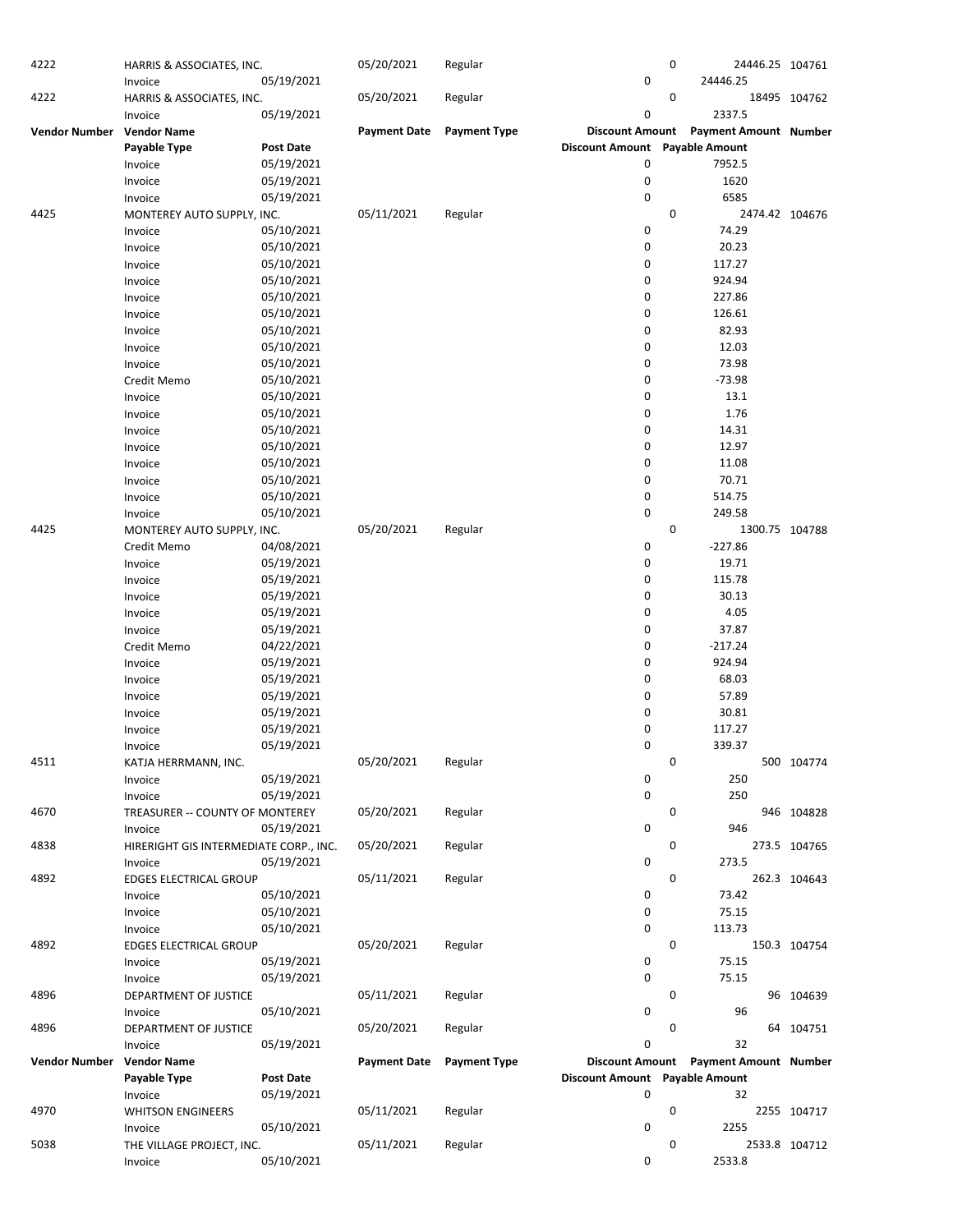| 5038                                  | THE VILLAGE PROJECT, INC.                |                  | 05/20/2021          | Regular             |                                | 0           |                                       | 29205 104827             |
|---------------------------------------|------------------------------------------|------------------|---------------------|---------------------|--------------------------------|-------------|---------------------------------------|--------------------------|
|                                       | Invoice                                  | 05/19/2021       |                     |                     | 0                              |             | 29205                                 |                          |
| Vendor Number Vendor Name             |                                          |                  | <b>Payment Date</b> | <b>Payment Type</b> |                                |             | Discount Amount Payment Amount Number |                          |
|                                       | Payable Type                             | <b>Post Date</b> |                     |                     | Discount Amount Payable Amount |             |                                       |                          |
| <b>Bank Code: PY-Payroll Payables</b> |                                          |                  |                     |                     |                                |             |                                       |                          |
|                                       |                                          |                  |                     |                     |                                | 0           |                                       |                          |
| 5144                                  | STATE OF CALIFORNIA                      |                  | 05/21/2021          | <b>Bank Draft</b>   |                                |             |                                       | 23523.36 0-705-375-904   |
|                                       | Invoice                                  | 05/20/2021       |                     |                     | 0                              |             | 23523.36                              |                          |
| Vendor Number Vendor Name             |                                          |                  | <b>Payment Date</b> | <b>Payment Type</b> | <b>Discount Amount</b>         |             | <b>Payment Amount Number</b>          |                          |
|                                       | Payable Type                             | Post Date        |                     |                     | Discount Amount Payable Amount |             |                                       |                          |
| <b>Bank Code: AP-Regular Payables</b> |                                          |                  |                     |                     |                                |             |                                       |                          |
| 5239                                  | URBAN LUMBERJACKS, INC.                  |                  | 05/20/2021          | Regular             |                                | $\mathbf 0$ |                                       | 8240 104830              |
|                                       | Invoice                                  | 05/19/2021       |                     |                     | 0                              |             | 2640                                  |                          |
|                                       | Invoice                                  | 05/19/2021       |                     |                     | $\mathbf 0$                    |             | 2400                                  |                          |
|                                       | Invoice                                  | 05/19/2021       |                     |                     | 0                              |             | 3200                                  |                          |
| Vendor Number Vendor Name             |                                          |                  | <b>Payment Date</b> | <b>Payment Type</b> | <b>Discount Amount</b>         |             | <b>Payment Amount Number</b>          |                          |
|                                       | Payable Type                             | <b>Post Date</b> |                     |                     | Discount Amount Payable Amount |             |                                       |                          |
|                                       |                                          |                  |                     |                     |                                |             |                                       |                          |
| <b>Bank Code: PY-Payroll Payables</b> |                                          |                  |                     |                     |                                |             |                                       |                          |
| 5264                                  | RABOBANK, N.A.                           |                  | 05/21/2021          | <b>Bank Draft</b>   |                                | 0           |                                       | 63534.33 270154123019215 |
|                                       | Invoice                                  | 05/20/2021       |                     |                     | $\mathbf 0$                    |             | 63534.33                              |                          |
| 5264                                  | RABOBANK, N.A.                           |                  | 05/21/2021          | <b>Bank Draft</b>   |                                | 0           |                                       | 16829.2 270154123019215  |
|                                       | Invoice                                  | 05/20/2021       |                     |                     | 0                              |             | 16829.2                               |                          |
| Vendor Number Vendor Name             |                                          |                  | <b>Payment Date</b> | <b>Payment Type</b> |                                |             | Discount Amount Payment Amount Number |                          |
|                                       | Payable Type                             | <b>Post Date</b> |                     |                     | Discount Amount Payable Amount |             |                                       |                          |
| <b>Bank Code: AP-Regular Payables</b> |                                          |                  |                     |                     |                                |             |                                       |                          |
|                                       |                                          |                  |                     |                     |                                |             |                                       |                          |
| 5272                                  | <b>CITY OF SEASIDE</b>                   |                  | 05/11/2021          | Regular             |                                | 0           |                                       | 912.04 104633            |
|                                       | Invoice                                  | 05/10/2021       |                     |                     | $\mathbf 0$                    |             | 912.04                                |                          |
| 5417                                  | <b>RENTAL DEPOT</b>                      |                  | 05/11/2021          | Regular             |                                | 0           |                                       | 144.99 104702            |
|                                       | Invoice                                  | 05/10/2021       |                     |                     | $\mathbf 0$                    |             | 144.99                                |                          |
| Vendor Number Vendor Name             |                                          |                  | <b>Payment Date</b> | <b>Payment Type</b> | <b>Discount Amount</b>         |             | <b>Payment Amount Number</b>          |                          |
|                                       | Payable Type                             | <b>Post Date</b> |                     |                     | Discount Amount Payable Amount |             |                                       |                          |
| <b>Bank Code: PY-Payroll Payables</b> |                                          |                  |                     |                     |                                |             |                                       |                          |
| 5462                                  | LABORERS NATIONAL PENSION                |                  | 05/20/2021          | <b>Bank Draft</b>   |                                | 0           |                                       | 3168 DZ1048              |
|                                       | Invoice                                  | 04/08/2021       |                     |                     | 0                              |             | 3168                                  |                          |
|                                       |                                          |                  |                     |                     |                                | 0           |                                       |                          |
| 5462                                  | LABORERS NATIONAL PENSION                |                  | 05/20/2021          | <b>Bank Draft</b>   |                                |             | 288                                   | DZ1048                   |
|                                       | Invoice                                  | 04/08/2021       |                     |                     | $\mathbf 0$                    |             | 288                                   |                          |
| 5462                                  | LABORERS NATIONAL PENSION                |                  | 05/20/2021          | <b>Bank Draft</b>   |                                | 0           |                                       | 3168 DZ1048              |
|                                       | Invoice                                  | 04/22/2021       |                     |                     | $\mathbf 0$                    |             | 3168                                  |                          |
| 5462                                  | LABORERS NATIONAL PENSION                |                  | 05/20/2021          | <b>Bank Draft</b>   |                                | 0           |                                       | 288 DZ1048               |
|                                       | Invoice                                  | 04/22/2021       |                     |                     | 0                              |             | 288                                   |                          |
| Vendor Number Vendor Name             |                                          |                  | <b>Payment Date</b> | <b>Payment Type</b> |                                |             | Discount Amount Payment Amount Number |                          |
|                                       | Payable Type                             | <b>Post Date</b> |                     |                     | Discount Amount Payable Amount |             |                                       |                          |
| <b>Bank Code: AP-Regular Payables</b> |                                          |                  |                     |                     |                                |             |                                       |                          |
|                                       |                                          |                  |                     |                     |                                | 0           |                                       |                          |
| 5507                                  | TOPE'S TREE SERVICE, INC.                |                  | 05/11/2021          | Regular             |                                |             |                                       | 5500 104713              |
|                                       | Invoice                                  | 05/10/2021       |                     |                     | 0                              |             | 5500                                  |                          |
| 5523                                  | ADVANCE WATER ENGINEERING, INC.          |                  | 05/20/2021          | Regular             |                                | 0           |                                       | 266.25 104723            |
|                                       | Invoice                                  | 05/19/2021       |                     |                     | 0                              |             | 266.25                                |                          |
| 5582                                  | O'REILLY AUTO PARTS                      |                  | 05/11/2021          | Regular             |                                | 0           |                                       | 258.19 104692            |
|                                       | Invoice                                  | 05/10/2021       |                     |                     | 0                              |             | 181.25                                |                          |
|                                       | Invoice                                  | 05/10/2021       |                     |                     | 0                              |             | 36.56                                 |                          |
|                                       | Invoice                                  | 05/10/2021       |                     |                     | 0                              |             | 7.81                                  |                          |
|                                       | Invoice                                  | 05/10/2021       |                     |                     | 0                              |             | 7.33                                  |                          |
|                                       | Invoice                                  | 05/10/2021       |                     |                     | 0                              |             | 25.24                                 |                          |
|                                       |                                          |                  |                     |                     |                                |             |                                       |                          |
| 5833                                  | SCOTT JOHNSON                            |                  | 05/11/2021          | Regular             |                                | 0           |                                       | 254.99 104704            |
|                                       | Invoice                                  | 05/10/2021       |                     |                     | $\mathbf 0$                    |             | 254.99                                |                          |
| 5833                                  | <b>SCOTT JOHNSON</b>                     |                  | 05/20/2021          | Regular             |                                | 0           |                                       | 72 104810                |
|                                       | Invoice                                  | 05/19/2021       |                     |                     | 0                              |             | 72                                    |                          |
| 5873                                  | UNITED SITE SERVICES OF CALIFORNIA, INC. |                  | 05/20/2021          | Regular             |                                | 0           |                                       | 49.66 104829             |
|                                       | Invoice                                  | 05/19/2021       |                     |                     | 0                              |             | 49.66                                 |                          |
| 5989                                  | <b>HdL COREN &amp; CONE</b>              |                  | 05/11/2021          | Regular             |                                | 0           |                                       | 3200 104656              |
|                                       | Invoice                                  | 05/10/2021       |                     |                     | 0                              |             | 3200                                  |                          |
| 5996                                  |                                          |                  | 05/11/2021          | Regular             |                                | 0           |                                       | 3950 104718              |
|                                       | WITMER-TYSON IMPORTS                     |                  |                     |                     |                                |             |                                       |                          |
|                                       | Invoice                                  | 05/10/2021       |                     |                     | 0                              |             | 650                                   |                          |
|                                       | Invoice                                  | 05/10/2021       |                     |                     | 0                              |             | 3300                                  |                          |
| 6017                                  | AIRTEC SERVICE                           |                  | 05/11/2021          | Regular             |                                | 0           |                                       | 152 104623               |
|                                       | Invoice                                  | 05/10/2021       |                     |                     | 0                              |             | 152                                   |                          |
| 6088                                  | MONTEREY FIRE EXTINGUISHER, INC.         |                  | 05/20/2021          | Regular             |                                | 0           |                                       | 948.11 104794            |
|                                       | Invoice                                  | 05/19/2021       |                     |                     | 0                              |             | 330                                   |                          |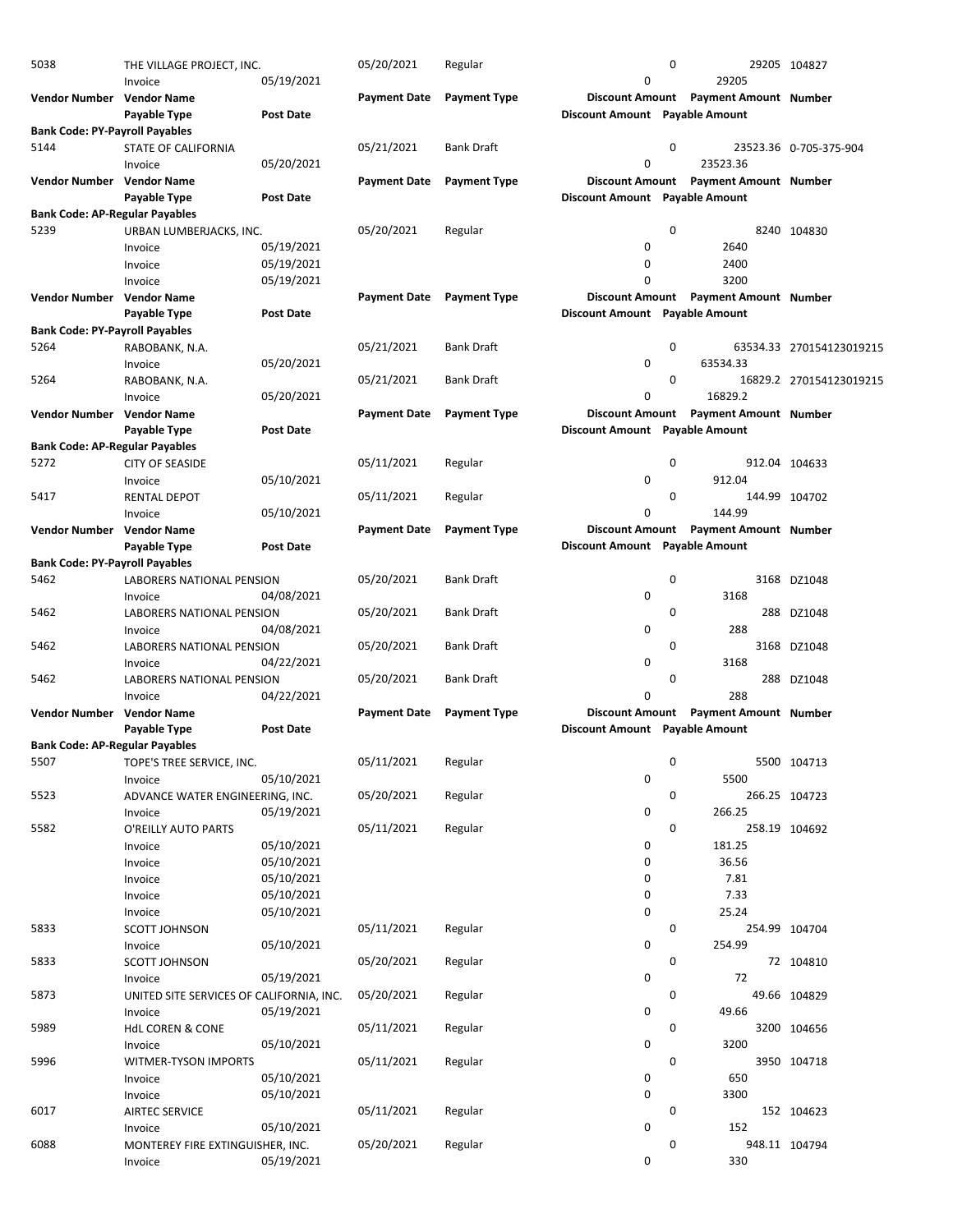|                      | Invoice                              | 05/19/2021               |                     |                     | $\pmb{0}$              |             | 618.11                       |                |
|----------------------|--------------------------------------|--------------------------|---------------------|---------------------|------------------------|-------------|------------------------------|----------------|
| 6172                 | LEXISNEXIS RISK DATA MANGEMENT INC.  |                          | 05/20/2021          | Regular             |                        | 0           |                              | 960 104776     |
|                      | Invoice                              | 05/19/2021               |                     |                     | $\mathbf 0$            |             | 960                          |                |
| 6172                 | LEXISNEXIS RISK DATA MANGEMENT INC.  |                          | 05/20/2021          | Regular             |                        | 0           |                              | 150 104777     |
|                      | Invoice                              | 05/19/2021               |                     |                     | $\mathbf 0$            |             | 150                          |                |
| 6204                 | <b>CONCERN HEALTH</b>                |                          | 05/11/2021          |                     |                        | 0           |                              | 679.25 104638  |
|                      |                                      | 05/10/2021               |                     | Regular             | $\mathbf 0$            |             | 679.25                       |                |
|                      | Invoice                              |                          |                     |                     |                        |             |                              |                |
| 6231                 | J & F LOCKWOOD, INC.                 |                          | 05/20/2021          | Regular             |                        | 0           |                              | 519.98 104770  |
|                      | Invoice                              | 05/19/2021               |                     |                     | 0                      |             | 99.54                        |                |
|                      | Invoice                              | 05/19/2021               |                     |                     | $\mathbf 0$            |             | 245.39                       |                |
|                      | Invoice                              | 05/19/2021               |                     |                     | $\mathbf 0$            |             | 175.05                       |                |
| 6290                 | BURKE, WILLIAMS & SORENSEN, LLP      |                          | 05/11/2021          | Regular             |                        | 0           |                              | 530 104630     |
|                      | Invoice                              | 05/10/2021               |                     |                     | 0                      |             | 530                          |                |
| 6306                 | <b>GAVILAN PEST CONTROL</b>          |                          | 05/11/2021          | Regular             |                        | 0           |                              | 87 104648      |
|                      | Invoice                              | 05/10/2021               |                     |                     | $\mathbf 0$            |             | 87                           |                |
| 6306                 | <b>GAVILAN PEST CONTROL</b>          |                          | 05/20/2021          | Regular             |                        | 0           |                              | 175 104757     |
|                      | Invoice                              | 05/19/2021               |                     |                     | 0                      |             | 83                           |                |
|                      | Invoice                              | 05/19/2021               |                     |                     | $\mathbf 0$            |             | 92                           |                |
|                      |                                      |                          |                     |                     |                        | 0           | 2042.75 104668               |                |
| 6379                 | MARINA COAST WATER DISTRICT          |                          | 05/11/2021          | Regular             |                        |             |                              |                |
|                      | Invoice                              | 05/10/2021               |                     |                     | 0                      |             | 583.85                       |                |
|                      | Invoice                              | 05/10/2021               |                     |                     | 0                      |             | 1458.9                       |                |
| 6379                 | MARINA COAST WATER DISTRICT          |                          | 05/20/2021          | Regular             |                        | 0           |                              | 1260.86 104780 |
| <b>Vendor Number</b> | <b>Vendor Name</b>                   |                          | <b>Payment Date</b> | <b>Payment Type</b> | <b>Discount Amount</b> |             | <b>Payment Amount Number</b> |                |
|                      | Payable Type                         | <b>Post Date</b>         |                     |                     | <b>Discount Amount</b> |             | <b>Payable Amount</b>        |                |
|                      | Invoice                              | 05/19/2021               |                     |                     | $\mathbf 0$            |             | 1260.86                      |                |
| 6530                 | <b>SUN STREET CENTERS</b>            |                          | 05/20/2021          | Regular             |                        | 0           |                              | 4155.34 104820 |
|                      | Invoice                              | 05/19/2021               |                     |                     | $\mathbf 0$            |             | 4155.34                      |                |
| 6553                 | COMCAST                              |                          | 05/20/2021          | Regular             |                        | 0           |                              | 826.74 104743  |
|                      | Invoice                              | 05/19/2021               |                     |                     | 0                      |             | 826.74                       |                |
| 6553                 |                                      |                          | 05/20/2021          |                     |                        | $\mathbf 0$ |                              | 252.38 104744  |
|                      | COMCAST                              |                          |                     | Regular             |                        |             |                              |                |
|                      | Invoice                              | 05/19/2021               |                     |                     | 0                      |             | 90                           |                |
|                      | Invoice                              | 05/19/2021               |                     |                     | $\mathbf 0$            |             | 162.38                       |                |
| 6599                 | MONTEREY PENINSULA ENGINEERING       |                          | 05/11/2021          | Regular             |                        | 0           | 133470.21 104681             |                |
|                      | Invoice                              | 05/10/2021               |                     |                     | $\mathbf 0$            |             | 133470.21                    |                |
| 6664                 | <b>QUALITY WATER ENTERPRISES INC</b> |                          | 05/20/2021          | Regular             |                        | 0           |                              | 284 104808     |
|                      | Invoice                              | 05/19/2021               |                     |                     | $\mathbf 0$            |             | 284                          |                |
| 6671                 | <b>VERIZON WIRELESS</b>              |                          | 05/11/2021          | Regular             |                        | 0           | 2334.88 104715               |                |
|                      | Invoice                              | 05/10/2021               |                     |                     | 0                      |             | 839.35                       |                |
|                      | Invoice                              | 05/10/2021               |                     |                     | $\mathbf 0$            |             | 1495.53                      |                |
| 6671                 | <b>VERIZON WIRELESS</b>              |                          | 05/20/2021          | Regular             |                        | $\mathbf 0$ | 3115.17 104833               |                |
|                      |                                      |                          |                     |                     |                        |             |                              |                |
|                      | Invoice                              | 05/19/2021               |                     |                     | 0                      |             | 1040                         |                |
|                      | Invoice                              | 05/19/2021               |                     |                     | $\mathbf 0$            |             | 38.01                        |                |
|                      | Invoice                              | 05/19/2021               |                     |                     | 0                      |             | 411.91                       |                |
|                      | Invoice                              | 05/19/2021               |                     |                     | $\mathbf 0$            |             | 179.57                       |                |
|                      | Invoice                              | 05/19/2021               |                     |                     | 0                      |             | 51.28                        |                |
|                      | Invoice                              | 05/19/2021               |                     |                     | 0                      |             | 335.08                       |                |
|                      | Invoice                              | 05/19/2021               |                     |                     | 0                      |             | 650.83                       |                |
|                      | Invoice                              | 05/19/2021               |                     |                     | 0                      |             | 38.01                        |                |
|                      | Invoice                              | 05/19/2021               |                     |                     | 0                      |             | 370.48                       |                |
| 6685                 | <b>JONES &amp; MAYER</b>             |                          | 05/11/2021          | Regular             |                        | 0           |                              | 67.5 104663    |
|                      | Invoice                              | 05/10/2021               |                     |                     | $\mathbf 0$            |             | 67.5                         |                |
| 6727                 | DATAPROSE, INC.                      |                          | 05/20/2021          | Regular             |                        | 0           |                              | 677.35 104747  |
|                      |                                      | 05/19/2021               |                     |                     | 0                      |             | 213.52                       |                |
|                      | Invoice                              |                          |                     |                     |                        |             |                              |                |
|                      | Invoice                              | 05/19/2021               |                     |                     | 0                      |             | 463.83                       |                |
| 6970                 | ID CONCEPTS, LLC                     |                          | 05/11/2021          | Regular             |                        | 0           |                              | 65.9 104661    |
|                      | Invoice                              | 05/10/2021               |                     |                     | $\mathbf 0$            |             | 65.9                         |                |
| 7065                 | JAN ROEHL CONSULTING                 |                          | 05/20/2021          | Regular             |                        | 0           |                              | 1175 104771    |
|                      | Invoice                              | 05/19/2021               |                     |                     | 0                      |             | 1175                         |                |
| 7071                 | AT&T                                 |                          | 05/20/2021          | Regular             |                        | 0           |                              | 154.56 104727  |
|                      | Invoice                              | 05/19/2021               |                     |                     | 0                      |             | 51.52                        |                |
|                      | Invoice                              | 05/19/2021               |                     |                     | $\mathbf 0$            |             | 51.52                        |                |
|                      | Invoice                              | 05/19/2021               |                     |                     | 0                      |             | 51.52                        |                |
| 7135                 | MONTEREY SANITARY SUPPLY, INC.       |                          | 05/11/2021          | Regular             |                        | 0           |                              | 105.62 104684  |
|                      | Invoice                              | 05/10/2021               |                     |                     | $\mathbf 0$            |             | 105.62                       |                |
| 7266                 |                                      |                          | 05/11/2021          |                     |                        | 0           |                              | 7215 104641    |
|                      | E2 CONSULTING ENGINEERS, INC.        |                          |                     | Regular             |                        |             |                              |                |
|                      | Invoice<br>Invoice                   | 05/10/2021<br>05/10/2021 |                     |                     | 0                      |             | 3586.25                      |                |
|                      |                                      |                          |                     |                     | 0                      |             | 3628.75                      |                |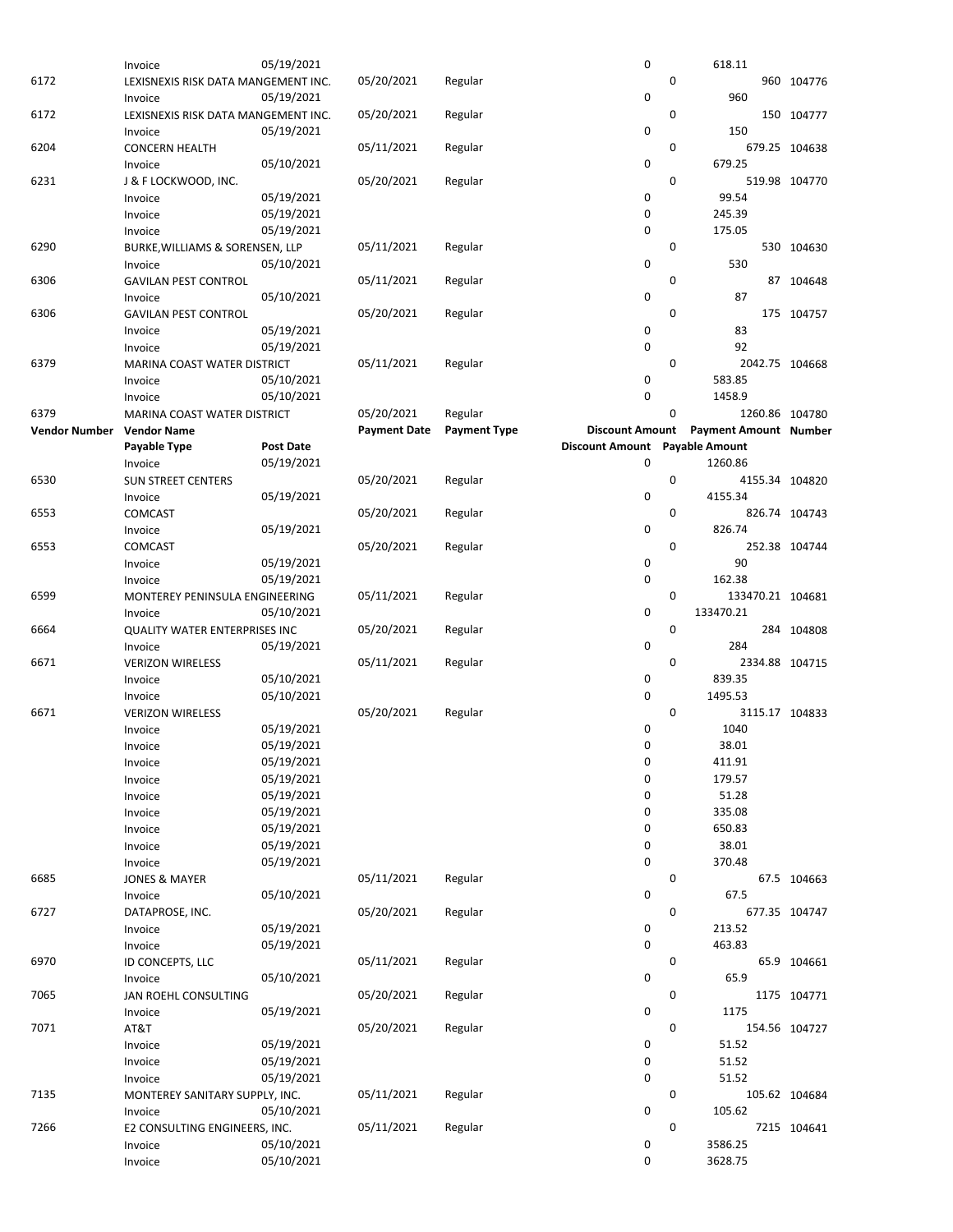| Vendor Number                         | <b>Vendor Name</b>                                 |                  | Payment Date Payment Type |                     |                                | Discount Amount Payment Amount Number |                      |
|---------------------------------------|----------------------------------------------------|------------------|---------------------------|---------------------|--------------------------------|---------------------------------------|----------------------|
|                                       | Payable Type                                       | Post Date        |                           |                     | Discount Amount Payable Amount |                                       |                      |
| 7324                                  | BEAR ELECTRICAL SOLUTIONS                          |                  | 05/20/2021                | Regular             |                                | 0<br>22995.5 104734                   |                      |
|                                       | Invoice                                            | 05/19/2021       |                           |                     | 0                              | 4195.5                                |                      |
|                                       | Invoice                                            | 05/19/2021       |                           |                     | 0                              | 170                                   |                      |
|                                       |                                                    |                  |                           |                     |                                |                                       |                      |
|                                       | Invoice                                            | 05/19/2021       |                           |                     | 0                              | 1785                                  |                      |
|                                       | Invoice                                            | 05/19/2021       |                           |                     | 0                              | 2975                                  |                      |
|                                       | Invoice                                            | 05/19/2021       |                           |                     | 0                              | 1785                                  |                      |
|                                       | Invoice                                            | 05/19/2021       |                           |                     | 0                              | 540                                   |                      |
|                                       | Invoice                                            | 05/19/2021       |                           |                     | 0                              | 170                                   |                      |
|                                       | Invoice                                            | 05/19/2021       |                           |                     | 0                              | 11375                                 |                      |
|                                       |                                                    |                  |                           |                     |                                |                                       |                      |
| 7357                                  | SCOTT'S PPE RECON, INC.                            |                  | 05/20/2021                | Regular             |                                | 0                                     | 2415 104811          |
|                                       | Invoice                                            | 05/19/2021       |                           |                     | 0                              | 2415                                  |                      |
| 7576                                  | <b>MELVIN MASON</b>                                |                  | 05/11/2021                | Regular             |                                | 0                                     | 400 104671           |
|                                       | Invoice                                            | 05/10/2021       |                           |                     | 0                              | 400                                   |                      |
| 7644                                  | <b>COMCAST BUSINESS</b>                            |                  | 05/11/2021                | Regular             |                                | 0<br>5055.28 104635                   |                      |
|                                       | Invoice                                            | 05/10/2021       |                           |                     | 0                              | 5055.28                               |                      |
|                                       |                                                    |                  |                           |                     |                                |                                       |                      |
| 7714                                  | DAVID K. TODD CONSULTING ENGINEERS, INC 05/20/2021 |                  |                           | Regular             |                                | 0                                     | 331.25 104748        |
|                                       | Invoice                                            | 05/19/2021       |                           |                     | 0                              | 331.25                                |                      |
| 7763                                  | GREENWASTE RECOVERY, INC.                          |                  | 05/11/2021                | Regular             |                                | 0                                     | 370.74 104654        |
|                                       | Invoice                                            | 05/10/2021       |                           |                     | 0                              | 202.2                                 |                      |
|                                       | Invoice                                            | 05/10/2021       |                           |                     | 0                              | 168.54                                |                      |
| 7763                                  |                                                    |                  | 05/20/2021                |                     |                                | 0                                     |                      |
|                                       | GREENWASTE RECOVERY, INC.                          |                  |                           | Regular             |                                |                                       | 168.54 104760        |
|                                       | Invoice                                            | 05/19/2021       |                           |                     | 0                              | 168.54                                |                      |
| 7786                                  | <b>DWIGHT HINDS</b>                                |                  | 05/20/2021                | Regular             |                                | 0                                     | 1000 104753          |
|                                       | Invoice                                            | 05/19/2021       |                           |                     | 0                              | 1000                                  |                      |
| 7796                                  | TARGETSOLUTIONS LEARNING, LLC.                     |                  | 05/20/2021                | Regular             |                                | 0<br>6111.83 104822                   |                      |
|                                       | Invoice                                            | 05/19/2021       |                           |                     | 0                              | 3844                                  |                      |
|                                       |                                                    |                  |                           |                     |                                |                                       |                      |
|                                       | Invoice                                            | 05/19/2021       |                           |                     | 0                              | 2267.83                               |                      |
| 7892                                  | MICHAEL BAKER INTERNATIONAL                        |                  | 05/11/2021                | Regular             |                                | 0                                     | 920 104672           |
|                                       | Invoice                                            | 05/10/2021       |                           |                     | 0                              | 920                                   |                      |
| 7959                                  | MONTEREY BAY ECONOMIC PARTNERSHIP                  |                  | 05/20/2021                | Regular             |                                | 0                                     | 5000 104789          |
|                                       | Invoice                                            | 05/19/2021       |                           |                     | 0                              | 5000                                  |                      |
| 8014                                  |                                                    |                  | 05/20/2021                |                     |                                | 0                                     | 3650 104800          |
|                                       | PAXTON ASSOCIATES                                  |                  |                           | Regular             |                                |                                       |                      |
|                                       | Invoice                                            | 05/19/2021       |                           |                     | 0                              | 3650                                  |                      |
| 8022                                  | JEFF K. BILLS                                      |                  | 05/20/2021                | Regular             |                                | 0                                     | 2000 104772          |
|                                       | Invoice                                            | 05/19/2021       |                           |                     | 0                              | 2000                                  |                      |
| 8091                                  | <b>BADGER METER INC.</b>                           |                  | 05/20/2021                | Regular             |                                | 0                                     | 713.78 104731        |
|                                       | Invoice                                            | 05/19/2021       |                           |                     | 0                              | 713.78                                |                      |
|                                       |                                                    |                  |                           |                     |                                |                                       |                      |
| 8142                                  | US FOODS, INC.                                     |                  | 05/20/2021                | Regular             |                                | 0                                     | 97.29 104831         |
|                                       | Invoice                                            | 05/19/2021       |                           |                     | 0                              | 97.29                                 |                      |
| 8233                                  | <b>HERC RENTALS</b>                                |                  | 05/11/2021                | Regular             |                                | 0<br>19974.41 104657                  |                      |
|                                       | Invoice                                            | 05/10/2021       |                           |                     | 0                              | 19974.41                              |                      |
| 8273                                  | SMILE BUSINESS PRODUCTS, INC.                      |                  | 05/20/2021                | Regular             |                                | 0                                     | 247.67 104814        |
|                                       | Invoice                                            | 05/19/2021       |                           |                     | 0                              | 89.3                                  |                      |
|                                       |                                                    |                  |                           |                     |                                |                                       |                      |
|                                       | Invoice                                            | 05/19/2021       |                           |                     | 0                              | 158.37                                |                      |
| 8332                                  | <b>IVY SIMPSON</b>                                 |                  | 05/20/2021                | Regular             |                                | 0                                     | 216 104769           |
|                                       | Invoice                                            | 05/19/2021       |                           |                     | 0                              | 216                                   |                      |
| Vendor Number                         | <b>Vendor Name</b>                                 |                  | <b>Payment Date</b>       | <b>Payment Type</b> | <b>Discount Amount</b>         | <b>Payment Amount Number</b>          |                      |
|                                       | Payable Type                                       | Post Date        |                           |                     | <b>Discount Amount</b>         | <b>Payable Amount</b>                 |                      |
| 8338                                  |                                                    |                  | 05/11/2021                |                     |                                | 0                                     |                      |
|                                       | <b>FEDEX</b>                                       |                  |                           | Regular             |                                |                                       | 7.65 104645          |
|                                       | Invoice                                            | 05/10/2021       |                           |                     | 0                              | 7.65                                  |                      |
| 8361                                  | SPEAKWRITE LLC                                     |                  | 05/11/2021                | Regular             |                                | 0<br>1620.65 104707                   |                      |
|                                       | Invoice                                            | 05/10/2021       |                           |                     | 0                              | 1620.65                               |                      |
| Vendor Number                         | <b>Vendor Name</b>                                 |                  | <b>Payment Date</b>       | <b>Payment Type</b> |                                | Discount Amount Payment Amount Number |                      |
|                                       | Payable Type                                       | Post Date        |                           |                     | Discount Amount Payable Amount |                                       |                      |
|                                       |                                                    |                  |                           |                     |                                |                                       |                      |
| <b>Bank Code: PY-Payroll Payables</b> |                                                    |                  |                           |                     |                                |                                       |                      |
| 8378                                  | THE HARTFORD                                       |                  | 05/19/2021                | <b>Bank Draft</b>   |                                | 0                                     | -125.24 659134950310 |
|                                       | Credit Memo                                        | 04/30/2021       |                           |                     | 0                              | $-125.24$                             |                      |
| 8378                                  | THE HARTFORD                                       |                  | 05/19/2021                | Bank Draft          |                                | 0                                     | 28.65 659134950310   |
|                                       | Invoice                                            | 04/08/2021       |                           |                     | 0                              | 28.65                                 |                      |
|                                       |                                                    |                  |                           |                     |                                |                                       |                      |
| 8378                                  | THE HARTFORD                                       |                  | 05/19/2021                | <b>Bank Draft</b>   |                                | 0                                     | 3972.96 659134950310 |
|                                       | Invoice                                            | 04/08/2021       |                           |                     | 0                              | 3972.96                               |                      |
| 8378                                  | THE HARTFORD                                       |                  | 05/19/2021                | Bank Draft          |                                | 0                                     | -27.85 659134950310  |
|                                       | Credit Memo                                        | 04/22/2021       |                           |                     | 0                              | $-27.85$                              |                      |
| Vendor Number                         | <b>Vendor Name</b>                                 |                  | <b>Payment Date</b>       | <b>Payment Type</b> | <b>Discount Amount</b>         | <b>Payment Amount Number</b>          |                      |
|                                       |                                                    | <b>Post Date</b> |                           |                     | Discount Amount Payable Amount |                                       |                      |
|                                       | Payable Type                                       |                  |                           |                     |                                |                                       |                      |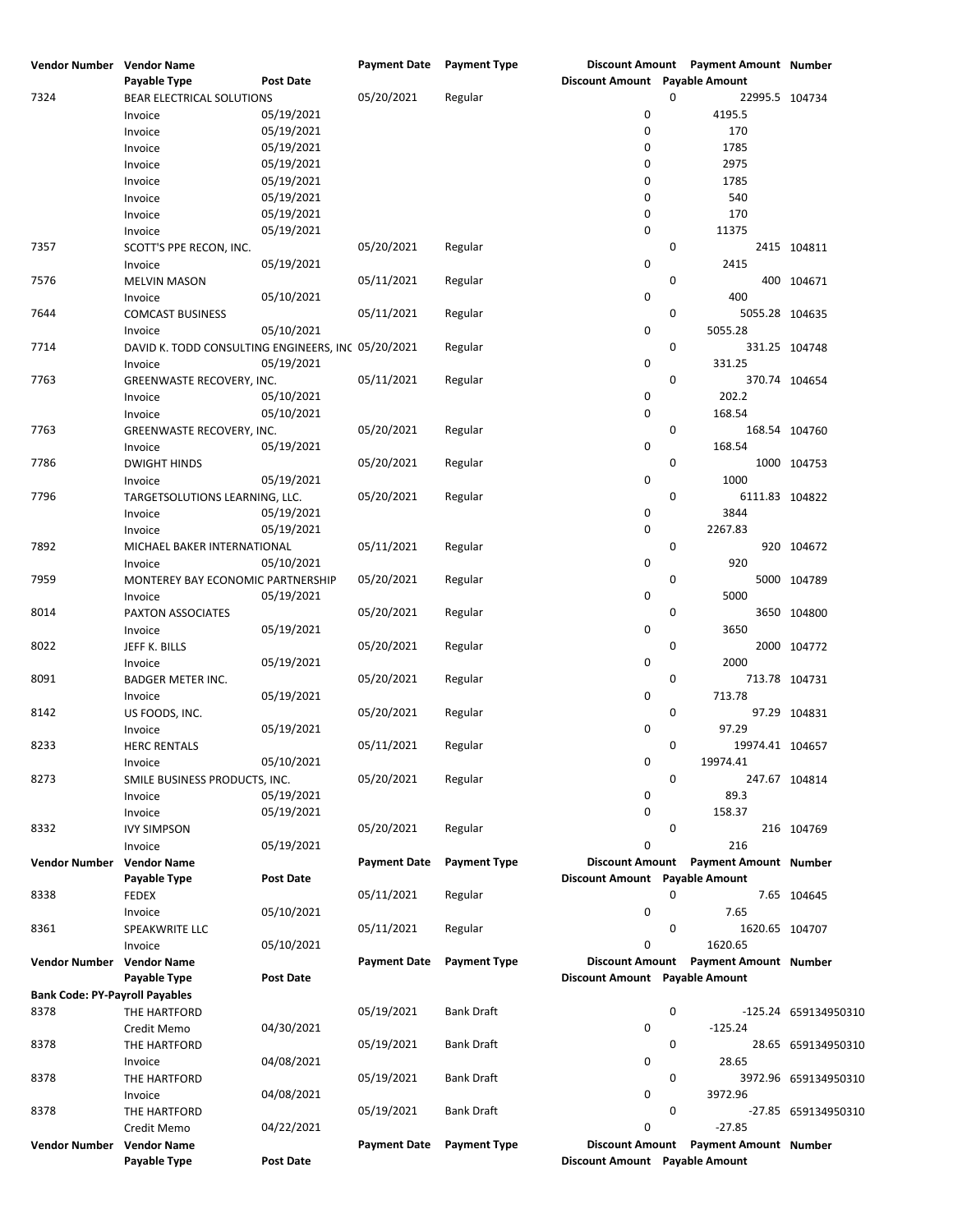| <b>Bank Code: AP-Regular Payables</b> |                                                            |                  |                     |                     |                                |             |                                       |               |
|---------------------------------------|------------------------------------------------------------|------------------|---------------------|---------------------|--------------------------------|-------------|---------------------------------------|---------------|
| 8464                                  | MONTEREY COUNTY ENVIRONMENTAL HEAL1 05/20/2021             | 05/19/2021       |                     | Regular             | 0                              | 0           | 588                                   | 588 104793    |
| 8633                                  | Invoice<br>MOTOROLA SOLUTIONS, INC.                        |                  | 05/11/2021          | Regular             |                                | 0           |                                       | 4776 104685   |
| 8669                                  | Invoice<br>NANCY V. BLACK                                  | 05/10/2021       | 05/11/2021          | Regular             | 0                              | 0           | 4776                                  | 1500 104688   |
|                                       | Invoice                                                    | 05/10/2021       |                     |                     | 0                              | 0           | 1500                                  |               |
| 8791                                  | <b>MONTEREY ONE WATER</b><br>Invoice                       | 05/19/2021       | 05/20/2021          | Regular             | 0                              |             | 12069.33 104795<br>12069.33           |               |
| 8791                                  | <b>MONTEREY ONE WATER</b><br>Invoice                       | 05/19/2021       | 05/20/2021          | Regular             | 0                              | $\mathbf 0$ | 18.5                                  | 216.62 104796 |
|                                       | Invoice                                                    | 05/19/2021       |                     |                     | 0                              |             | 18.5                                  |               |
|                                       | Invoice                                                    | 05/19/2021       |                     |                     | 0                              |             | 80.56                                 |               |
|                                       | Invoice                                                    | 05/19/2021       |                     |                     | 0                              |             | 80.56                                 |               |
|                                       | Invoice                                                    | 05/19/2021       |                     |                     | 0                              |             | 18.5                                  |               |
| 8834                                  | PUBLIC RISK MANAGEMENT ASSOC                               |                  | 05/20/2021          | Regular             |                                | 0           |                                       | 385 104806    |
|                                       | Invoice                                                    | 05/19/2021       |                     |                     | 0                              |             | 385                                   |               |
| 8892                                  | NCI AFFILIATES, INC.                                       |                  | 05/11/2021          | Regular             |                                | $\mathbf 0$ |                                       | 2450 104689   |
|                                       | Invoice                                                    | 05/10/2021       |                     |                     | 0                              |             | 1225                                  |               |
|                                       | Invoice                                                    | 05/10/2021       |                     |                     | 0                              |             | 1225                                  |               |
| 8951                                  | MYSTAIRE, INC.                                             |                  | 05/11/2021          | Regular             |                                | 0           | 2937.82 104687                        |               |
|                                       | Invoice                                                    | 05/10/2021       |                     |                     | 0                              |             | 2937.82                               |               |
| 8979                                  | ERROL L. MONTGOMERY & ASSOCIATES, INC. 05/20/2021          |                  |                     | Regular             |                                | 0           |                                       | 420 104755    |
|                                       | Invoice                                                    | 05/19/2021       |                     |                     | 0                              |             | 420                                   |               |
| 8980                                  | ATHENA OCCMED                                              |                  | 05/20/2021          | Regular             |                                | 0           |                                       | 3520 104729   |
|                                       | Invoice                                                    | 05/19/2021       |                     |                     | 0                              |             | 3520                                  |               |
| 9038                                  | EDEN COUNCIL FOR HOPE AND OPPORTUNIT 05/11/2021<br>Invoice | 05/10/2021       |                     | Regular             | 0                              | 0           | 1282.35 104642<br>1282.35             |               |
| 9041                                  | PARTNERS FOR PEACE                                         |                  | 05/11/2021          | Regular             |                                | 0           | 1294.85 104695                        |               |
|                                       | Invoice                                                    | 05/10/2021       |                     |                     | 0                              |             | 1294.85                               |               |
| 9051                                  | A & B FIRE PROTECTION AND SAFETY INC.                      |                  | 05/11/2021          | Regular             |                                | 0           |                                       | 8850 104621   |
|                                       | Invoice                                                    | 05/10/2021       |                     |                     | 0                              |             | 5750                                  |               |
|                                       | Invoice                                                    | 05/10/2021       |                     |                     | 0                              |             | 3100                                  |               |
| 9099                                  | DUDE SOLUTIONS, INC.                                       |                  | 05/11/2021          | Regular             |                                | 0           |                                       | 32886 104640  |
|                                       | Invoice                                                    | 05/10/2021       |                     |                     | 0                              |             | 32886                                 |               |
| 9143                                  | GOLDEN STATE EMERGENCY VEHICLE SERVICI 05/11/2021          |                  |                     | Regular             |                                | $\mathbf 0$ |                                       | 579.32 104650 |
|                                       | Invoice                                                    | 05/10/2021       |                     |                     | 0                              |             | 310.44                                |               |
|                                       | Invoice                                                    | 05/10/2021       |                     |                     | 0                              |             | 268.88                                |               |
| 9212                                  | <b>WEX BANK</b>                                            |                  | 05/20/2021          | Regular             |                                | 0           |                                       | 125.73 104836 |
|                                       | Invoice                                                    | 05/19/2021       |                     |                     | 0                              |             | 125.73                                |               |
| 9247                                  | VERIZON CONNECT NWF INC.                                   |                  | 05/20/2021          | Regular             |                                | 0           | 1908.95 104832                        |               |
|                                       | Invoice                                                    | 05/19/2021       |                     |                     | 0                              |             | 1908.95                               |               |
| 9333                                  | O'MELVENY & MYERS, LLP<br>Invoice                          | 05/10/2021       | 05/11/2021          | Regular             | 0                              | 0           | 1828.5                                | 1828.5 104691 |
| 9409                                  | STURDY OIL COMPANY                                         |                  | 05/11/2021          | Regular             |                                | 0           | 12932.24 104709                       |               |
|                                       | Invoice                                                    | 05/10/2021       |                     |                     | 0                              |             | 7062.8                                |               |
|                                       | Invoice                                                    | 05/10/2021       |                     |                     | 0                              |             | 5869.44                               |               |
| <b>Vendor Number</b>                  | <b>Vendor Name</b>                                         |                  | <b>Payment Date</b> | <b>Payment Type</b> |                                |             | Discount Amount Payment Amount Number |               |
|                                       | Payable Type                                               | <b>Post Date</b> |                     |                     | Discount Amount Payable Amount |             |                                       |               |
| 9409                                  | STURDY OIL COMPANY                                         |                  | 05/20/2021          | Regular             |                                | 0           | 6586.44 104819                        |               |
|                                       | Invoice                                                    | 05/19/2021       |                     |                     | 0                              |             | 6586.44                               |               |
| 9428                                  | TERMINIX INTERNATIONAL COMPANY LTD. P/ 05/20/2021          |                  |                     | Regular             |                                | 0           |                                       | 157 104824    |
|                                       | Invoice                                                    | 05/19/2021       |                     |                     | 0                              |             | 157                                   |               |
| 9458                                  | ANGELINA'S BAKERY DELI & CAFE                              |                  | 05/11/2021          | Regular             |                                | 0           |                                       | 13782 104626  |
|                                       | Invoice                                                    | 05/10/2021       |                     |                     | 0                              |             | 13782                                 |               |
| 9458                                  | ANGELINA'S BAKERY DELI & CAFE                              |                  | 05/20/2021          | Regular             |                                | 0           |                                       | 12900 104724  |
|                                       | Invoice                                                    | 05/19/2021       |                     |                     | 0                              |             | 12900                                 |               |
| 9458                                  | ANGELINA'S BAKERY DELI & CAFE                              |                  | 05/20/2021          | Regular             |                                | 0           |                                       | 275 104725    |
|                                       | Invoice                                                    | 05/19/2021       |                     |                     | 0                              | 0           | 275                                   |               |
| 9458                                  | ANGELINA'S BAKERY DELI & CAFE                              | 05/19/2021       | 05/20/2021          | Regular             | 0                              |             | 13624                                 | 13624 104726  |
| 9460                                  | Invoice<br>K.J. WOODS CONSTRUCTION INC.                    |                  | 05/11/2021          | Regular             |                                | 0           | 189739.58 104664                      |               |
|                                       | Invoice                                                    | 05/10/2021       |                     |                     | 0                              |             | 189739.58                             |               |
| 9461                                  | 7 TILTHOUSE LLC                                            |                  | 05/11/2021          | Regular             |                                | 0           |                                       | 16430 104620  |
|                                       | Invoice                                                    | 05/10/2021       |                     |                     | 0                              |             | 16430                                 |               |
| 9461                                  | 7 TILTHOUSE LLC                                            |                  | 05/20/2021          | Regular             |                                | 0           |                                       | 16034 104720  |
|                                       | Invoice                                                    | 05/19/2021       |                     |                     | 0                              |             | 16034                                 |               |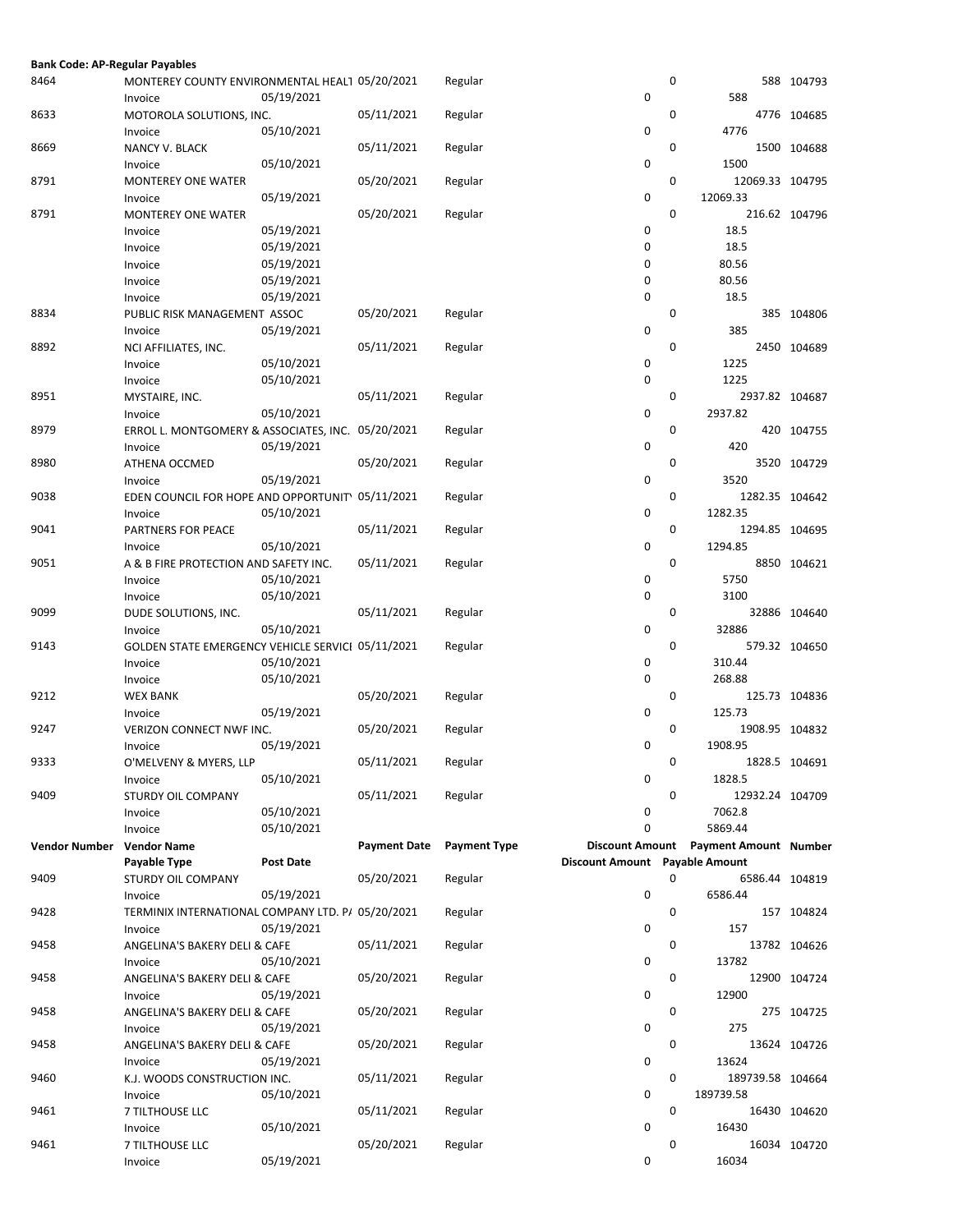| 9461                 | 7 TILTHOUSE LLC                                   |                  | 05/20/2021          | Regular             |                        | $\mathbf 0$ |                              | 15388 104721  |
|----------------------|---------------------------------------------------|------------------|---------------------|---------------------|------------------------|-------------|------------------------------|---------------|
|                      | Invoice                                           | 05/19/2021       |                     |                     | 0                      |             | 15388                        |               |
| 9470                 | C & A PORTABLE POTTIES SERVICE LLC                |                  | 05/20/2021          | Regular             |                        | 0           | 4818.75 104736               |               |
|                      | Invoice                                           | 05/19/2021       |                     |                     | 0                      |             | 207.4                        |               |
|                      | Invoice                                           | 05/19/2021       |                     |                     | 0                      |             | 207.4                        |               |
|                      | Invoice                                           | 05/19/2021       |                     |                     | 0                      |             | 207.4                        |               |
|                      |                                                   | 05/19/2021       |                     |                     | 0                      |             | 1822.55                      |               |
|                      | Invoice                                           |                  |                     |                     |                        |             |                              |               |
|                      | Invoice                                           | 05/19/2021       |                     |                     | 0                      |             | 87.4                         |               |
|                      | Invoice                                           | 05/19/2021       |                     |                     | 0                      |             | 196.65                       |               |
|                      | Invoice                                           | 05/19/2021       |                     |                     | 0                      |             | 87.4                         |               |
|                      | Invoice                                           | 05/19/2021       |                     |                     | 0                      |             | 2002.55                      |               |
| 9486                 | COMPANY NURSE, LLC                                |                  | 05/11/2021          | Regular             |                        | $\mathbf 0$ |                              | 500 104637    |
|                      | Invoice                                           | 05/10/2021       |                     |                     | 0                      |             | 500                          |               |
| 9510                 | OLYMPUS AND ASSOCIATES, INC.                      |                  | 05/11/2021          | Regular             |                        | 0           | 188681.45 104690             |               |
|                      |                                                   |                  |                     |                     | 0                      |             | 188681.45                    |               |
|                      | Invoice                                           | 05/10/2021       |                     |                     |                        |             |                              |               |
| 9516                 | HUNTINGTON PUBLIC CAPITAL CORP.                   |                  | 05/11/2021          | Regular             |                        | $\mathbf 0$ | 27323.55 104660              |               |
|                      | Invoice                                           | 05/10/2021       |                     |                     | 0                      |             | 21816.51                     |               |
|                      | Invoice                                           | 05/10/2021       |                     |                     | 0                      |             | 5507.04                      |               |
| 9516                 | HUNTINGTON PUBLIC CAPITAL CORP.                   |                  | 05/20/2021          | Regular             |                        | 0           | 10677.08 104768              |               |
|                      | Invoice                                           | 05/19/2021       |                     |                     | 0                      |             | 10677.08                     |               |
| 9524                 | BAY VIEW COMMUNITY DE LLC                         |                  | 05/20/2021          | Regular             |                        | $\mathbf 0$ |                              | 915 104733    |
|                      | Invoice                                           | 05/19/2021       |                     |                     | 0                      |             | 915                          |               |
|                      |                                                   |                  |                     |                     |                        | 0           |                              |               |
| 9527                 | MONTEREY BAY MILITARY HOUSING LLC                 |                  | 05/11/2021          | Regular             |                        |             | 23986.13 104678              |               |
|                      | Invoice                                           | 05/10/2021       |                     |                     | 0                      |             | 2673.5                       |               |
|                      | Invoice                                           | 05/10/2021       |                     |                     | 0                      |             | 1184.13                      |               |
|                      | Invoice                                           | 05/10/2021       |                     |                     | 0                      |             | 3605.5                       |               |
|                      | Invoice                                           | 05/10/2021       |                     |                     | 0                      |             | 3313.5                       |               |
|                      | Invoice                                           | 05/10/2021       |                     |                     | $\mathbf 0$            |             | 13209.5                      |               |
| 9527                 | MONTEREY BAY MILITARY HOUSING LLC                 |                  | 05/20/2021          | Regular             |                        | $\mathbf 0$ |                              | 13170 104790  |
|                      | Invoice                                           | 05/19/2021       |                     |                     | $\mathbf 0$            |             | 1297.5                       |               |
|                      |                                                   |                  |                     |                     |                        |             |                              |               |
| <b>Vendor Number</b> | <b>Vendor Name</b>                                |                  | <b>Payment Date</b> | <b>Payment Type</b> | <b>Discount Amount</b> |             | <b>Payment Amount Number</b> |               |
|                      | Payable Type                                      | <b>Post Date</b> |                     |                     | <b>Discount Amount</b> |             | <b>Payable Amount</b>        |               |
|                      | Invoice                                           | 05/19/2021       |                     |                     | 0                      |             | 11872.5                      |               |
|                      |                                                   |                  |                     |                     |                        |             |                              |               |
| 9532                 | MANGOLD PROPERTY MANAGEMENT, INC.                 |                  | 05/11/2021          | Regular             |                        | 0           | 1041.25 104667               |               |
|                      | Invoice                                           | 05/10/2021       |                     |                     | 0                      |             | 697.5                        |               |
|                      |                                                   | 05/10/2021       |                     |                     | 0                      |             | 343.75                       |               |
|                      | Invoice                                           |                  |                     |                     |                        |             |                              |               |
| 9533                 | BAKER MANOCK & JENSEN, PC                         |                  | 05/20/2021          | Regular             |                        | 0           |                              | 660 104732    |
|                      | Invoice                                           | 05/19/2021       |                     |                     | 0                      |             | 660                          |               |
| 9565                 | SOLAR INTEGRATED FUND IV-A, LLC                   |                  | 05/20/2021          | Regular             |                        | $\mathbf 0$ |                              | 75.07 104816  |
|                      | Invoice                                           | 05/19/2021       |                     |                     | 0                      |             | 75.07                        |               |
| 9571                 | ADMANOR, INC.                                     |                  | 05/20/2021          | Regular             |                        | 0           |                              | 1150 104722   |
|                      | Invoice                                           | 05/19/2021       |                     |                     | 0                      |             | 1150                         |               |
| 9579                 | CITYGATE ASSOCIATES, LLC                          |                  | 05/20/2021          | Regular             |                        | 0           | 4587.16 104741               |               |
|                      | Invoice                                           | 05/19/2021       |                     |                     | 0                      |             | 4587.16                      |               |
|                      |                                                   |                  |                     |                     |                        |             |                              |               |
| 9584                 | CALIFORNIA AMERICAN WATER                         |                  | 05/11/2021          | Regular             |                        | 0           |                              | 266.48 104632 |
|                      | Invoice                                           | 05/10/2021       |                     |                     | 0                      |             | 266.48                       |               |
| 9584                 | CALIFORNIA AMERICAN WATER                         |                  | 05/20/2021          | Regular             |                        | 0           | 1354.99 104737               |               |
|                      | Invoice                                           | 05/19/2021       |                     |                     | 0                      |             | 489.27                       |               |
|                      | Invoice                                           | 05/19/2021       |                     |                     | 0                      |             | 865.72                       |               |
| 9592                 | SEASIDE HOUSING LP                                |                  | 05/11/2021          | Regular             |                        | 0           |                              | 5028.2 104705 |
|                      | Invoice                                           | 05/10/2021       |                     |                     | 0                      |             | 1472.45                      |               |
|                      |                                                   |                  |                     |                     | 0                      |             |                              |               |
|                      | Invoice                                           | 05/10/2021       |                     |                     |                        |             | 526.05                       |               |
|                      | Invoice                                           | 05/10/2021       |                     |                     | 0                      |             | 3029.7                       |               |
| 9592                 | SEASIDE HOUSING LP                                |                  | 05/20/2021          | Regular             |                        | 0           | 2284.05 104812               |               |
|                      | Invoice                                           | 05/19/2021       |                     |                     | 0                      |             | 2284.05                      |               |
| 9594                 | RANDALL C. FULLER                                 |                  | 05/11/2021          | Regular             |                        | 0           |                              | 1000 104701   |
|                      | Invoice                                           | 05/10/2021       |                     |                     | 0                      |             | 1000                         |               |
| 9595                 | <b>BRENDA HERNANDEZ</b>                           |                  | 05/11/2021          | Regular             |                        | 0           |                              | 187.5 104629  |
|                      | Invoice                                           | 05/10/2021       |                     |                     | 0                      |             | 187.5                        |               |
| 9596                 | AKSHAY HOLDINGS, LLC                              |                  | 05/11/2021          | Regular             |                        | 0           |                              | 2500 104624   |
|                      |                                                   |                  |                     |                     | 0                      |             | 2500                         |               |
|                      | Invoice                                           | 05/10/2021       |                     |                     |                        |             |                              |               |
| 9597                 | JAMES AND CONNIE MITCHELL FAMILY TRUS1 05/11/2021 |                  |                     | Regular             |                        | 0           |                              | 922.5 104662  |
|                      | Invoice                                           | 05/10/2021       |                     |                     | 0                      |             | 922.5                        |               |
| 9598                 | <b>MYRA PANGILINAN</b>                            |                  | 05/11/2021          | Regular             |                        | 0           |                              | 3100 104686   |
|                      | Invoice                                           | 05/10/2021       |                     |                     | 0                      |             | 3100                         |               |
| 9599                 | POVILAS JONAS STRAZDAS                            |                  | 05/11/2021          | Regular             |                        | 0           |                              | 6670 104699   |